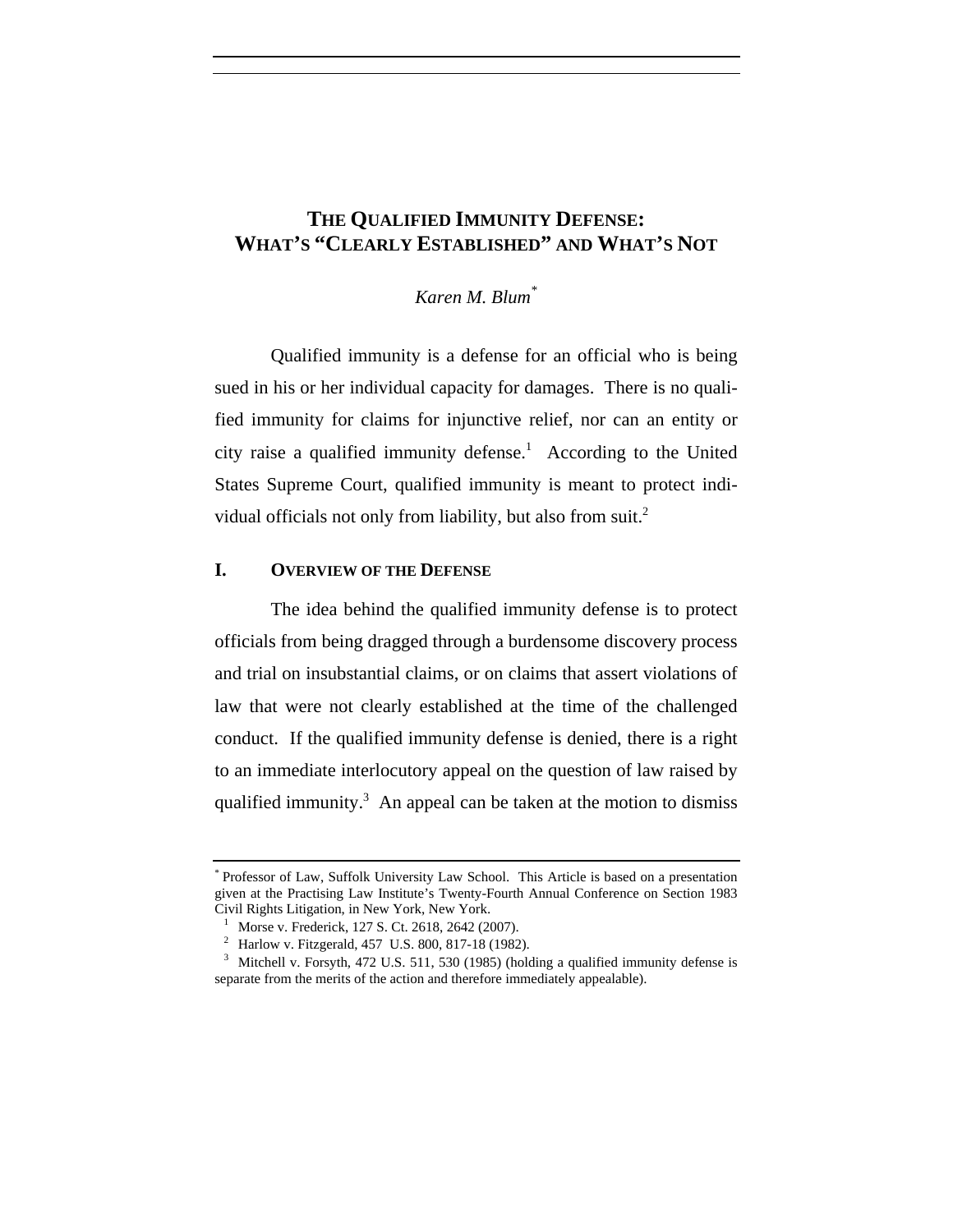stage, the summary judgment stage, or both. $4$  An interlocutory appeal should raise the legal question of whether, assuming the facts are as alleged by the plaintiff (at the motion to dismiss stage), or the evidence is sufficient to support a jury's finding of the facts as alleged by the plaintiff (at the summary judgment stage), the plaintiff has asserted the violation of a clearly established federal right. The interlocutory appeal must not be a challenge to the district court's determination that the evidence was sufficient to raise a genuine issue of fact for trial.<sup>5</sup>

Harlow v. Fitzgerald<sup>6</sup> was a watershed case for qualified immunity, jettisoning what was once a subjective component to the test, but retaining the objective component which could more easily be decided as a matter of law by a judge at the early stages of the litigation. Basically, under *Harlow*, a public official performing a discretionary function enjoys qualified immunity in a civil action for damages, provided his or her conduct does not "violate clearly established statutory or constitutional rights of which a reasonable person would have known."<sup>7</sup> In the Eleventh Circuit, the defendants have the initial burden to show that a discretionary function was performed, thus

<sup>4</sup> Behrens v. Pelletier, 516 U.S. 299, 309 (1996) ("[R]esolution of the immunity question may 'require more than one judiciously timed appeal,' because the legally relevant factors bearing upon the *Harlow* question will be different on summary judgment than on an earlier motion to dismiss.").

<sup>5</sup> *Id.* at 313 ("*Johnson* held, simply, that determinations of evidentiary sufficiency at summary judgment are not immediately appealable merely because they happen to arise in a qualified immunity case . . . ."); Johnson v. Jones, 515 U.S. 304, 319-20 (1995) ("[W]e hold that a defendant, entitled to invoke a qualified immunity defense, may not appeal a district court's summary judgment order insofar as that order determines whether or not the pretrial record sets forth a 'genuine' issue of fact for trial.").

<sup>&</sup>lt;sup>7</sup> *Harlow*, 457 U.S. at 818.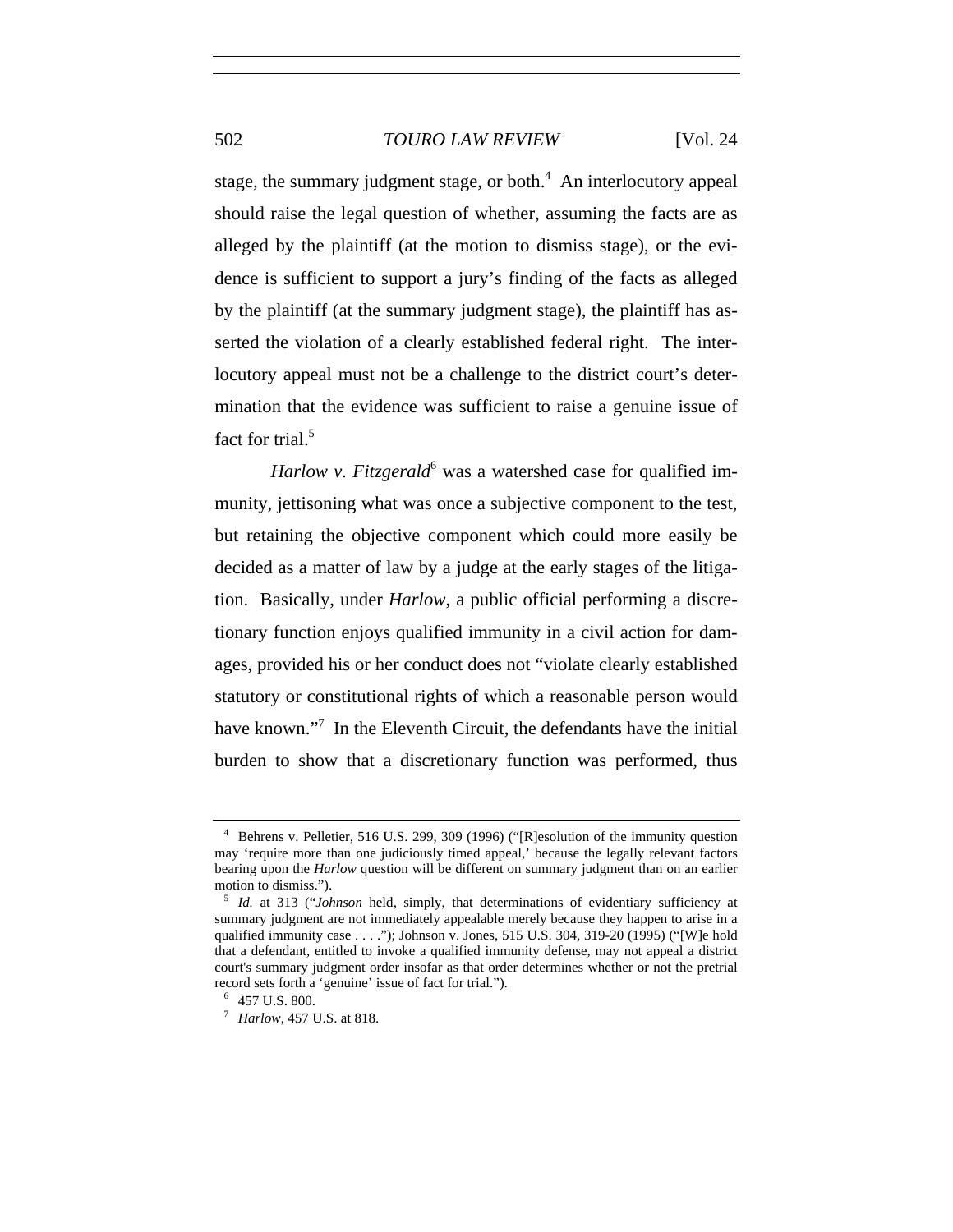opening the door for a qualified immunity defense.<sup>8</sup>

### **II. EXTRAORDINARY CIRCUMSTANCES AND REASONABLE RELIANCE**

In *Harlow,* the Court indicated there may be some cases where, although the law was clearly established, "if the official pleading the defense claims extraordinary circumstances and can prove that he neither knew nor should have known of the relevant legal standard, the defense should be sustained."<sup>9</sup> This rare "extraordinary circumstances" exception is applied generally in the situation where the defendant official has relied on advice of counsel or on a statute, ordinance, or regulation that is presumptively constitutional. In most of the cases, courts hold that reliance on the advice of counsel or a prosecutor is a factor to be considered, but not a determinative factor.<sup>10</sup> A defendant arguing that the prosecutor, or city attorney, advised him that he could engage in the activity or that he had probable cause, is not automatically entitled to qualified immunity. Certainly, where an officer manipulates the facts or misleads the prosecutor to establish probable cause, the officer cannot claim qualified immunity based on the advice then given by the misled prosecutor.<sup>11</sup>

The Second Circuit decision in *Connecticut ex rel. Blumenthal v. Crotty*<sup>12</sup> established the law pertaining to extraordinary cir-

<sup>&</sup>lt;sup>8</sup> *See* Griffin Indus., Inc. v. Irvin, 496 F.3d 1189, 1199 (11th Cir. 2007).<br><sup>9</sup> *Harlow*, 457 U.S. at 819. 10 *See, e.g.*, Cox v. Hainey, 391 F.3d 25, 34-35 (1st Cir. 2004) ("[T]he fact of the consultation and the purport of the advice obtained should be factored into the totality of the circumstances and considered in determining the officer's entitlement to qualified immunity.")<br><sup>11</sup> Sornberger v. City of Knoxville, 434 F.3d 1006, 1016 (7th Cir. 2006).<br><sup>12</sup> 346 F.3d 84 (2d Cir. 2003).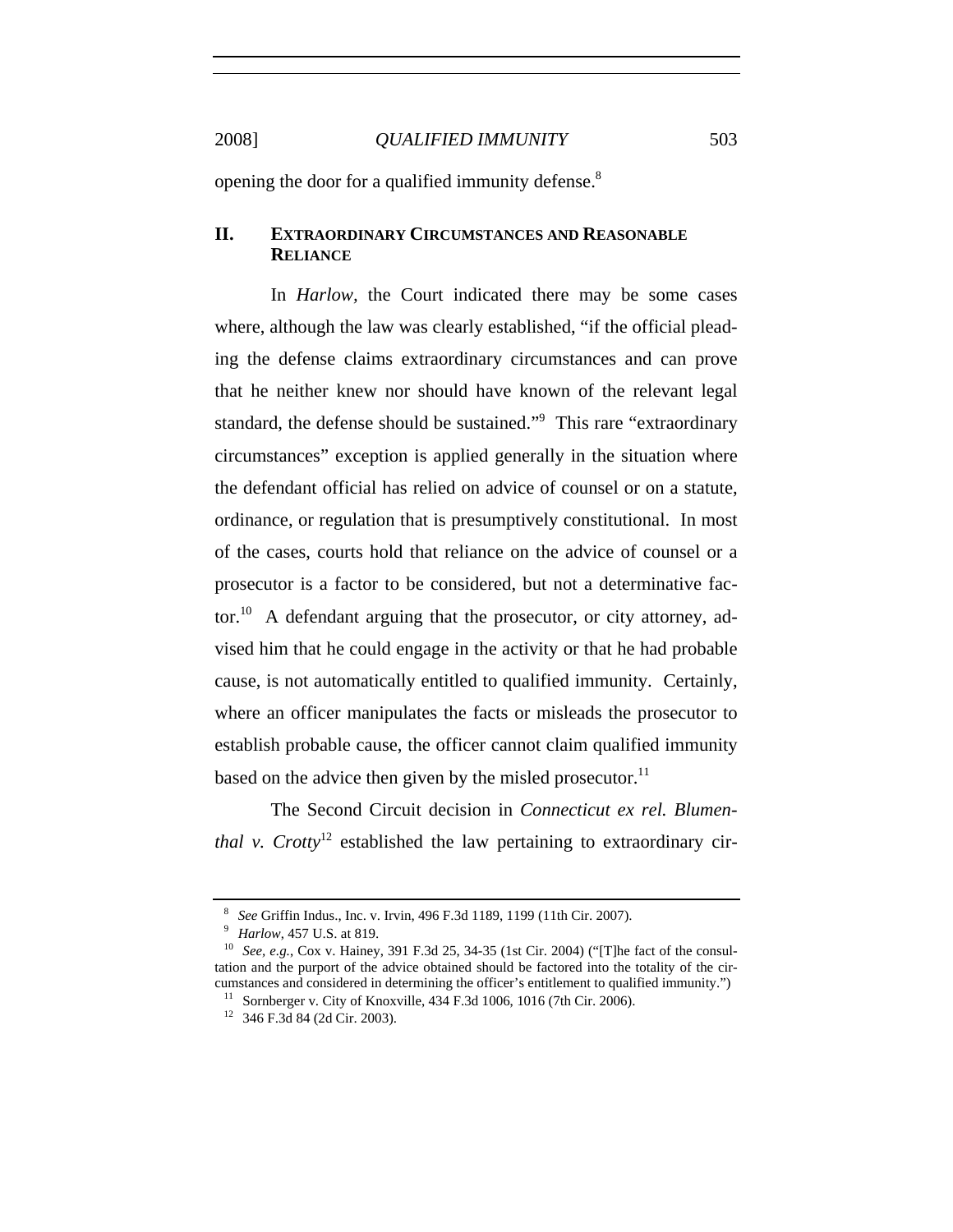cumstances arising from reliance on a statute. If a police officer relies on a statute that is presumptively constitutional and the court declares the statute to be unconstitutional, then the officer will usually have qualified immunity. Reliance on a presumptively valid statute that is not clearly unconstitutional will usually result in qualified immunity even if the court decides the conduct was unlawful. $^{13}$ 

However, the presumption was not applied in the Tenth Circuit's decision in *Boles v. Neet*. 14 In *Boles*, a prison warden relied on a regulation that required prisoners to wear orange jumpsuits and shoes or slippers when they were being transported. The warden relied on that statute when he denied a prisoner the right to wear religious garb. This turned out to be a violation of the prisoner's rights and the court held the warden was not protected by reliance on the regulation.<sup>15</sup> The warden argued he was entitled to qualified immunity because he relied on the regulation. The court disagreed, holding the regulation implicitly supported his position, but did not explicitly support it, and the prisoner had a clearly established right to practice his religion or wear religious garb.<sup>16</sup>

Likewise, in *Lawrence v. Reed*,<sup>17</sup> a sheriff was denied qualified immunity where he had relied on both a local ordinance and advice of the city attorney. In *Lawrence*, a derelict vehicle ordinance was in effect and the sheriff wanted to clean up a lot that had junk

<sup>13</sup> *See Crotty*, 346 F.3d at 108-09. 14 486 F.3d 1177, 1184 (10th Cir. 2007). 15 *Boles*, 486 F.3d at 1184. 16 *Id.*

<sup>&</sup>lt;sup>17</sup> 406 F.3d 1224 (10th Cir. 2005) (holding reliance on a statute does not, per se, confer qualified immunity on a state officer).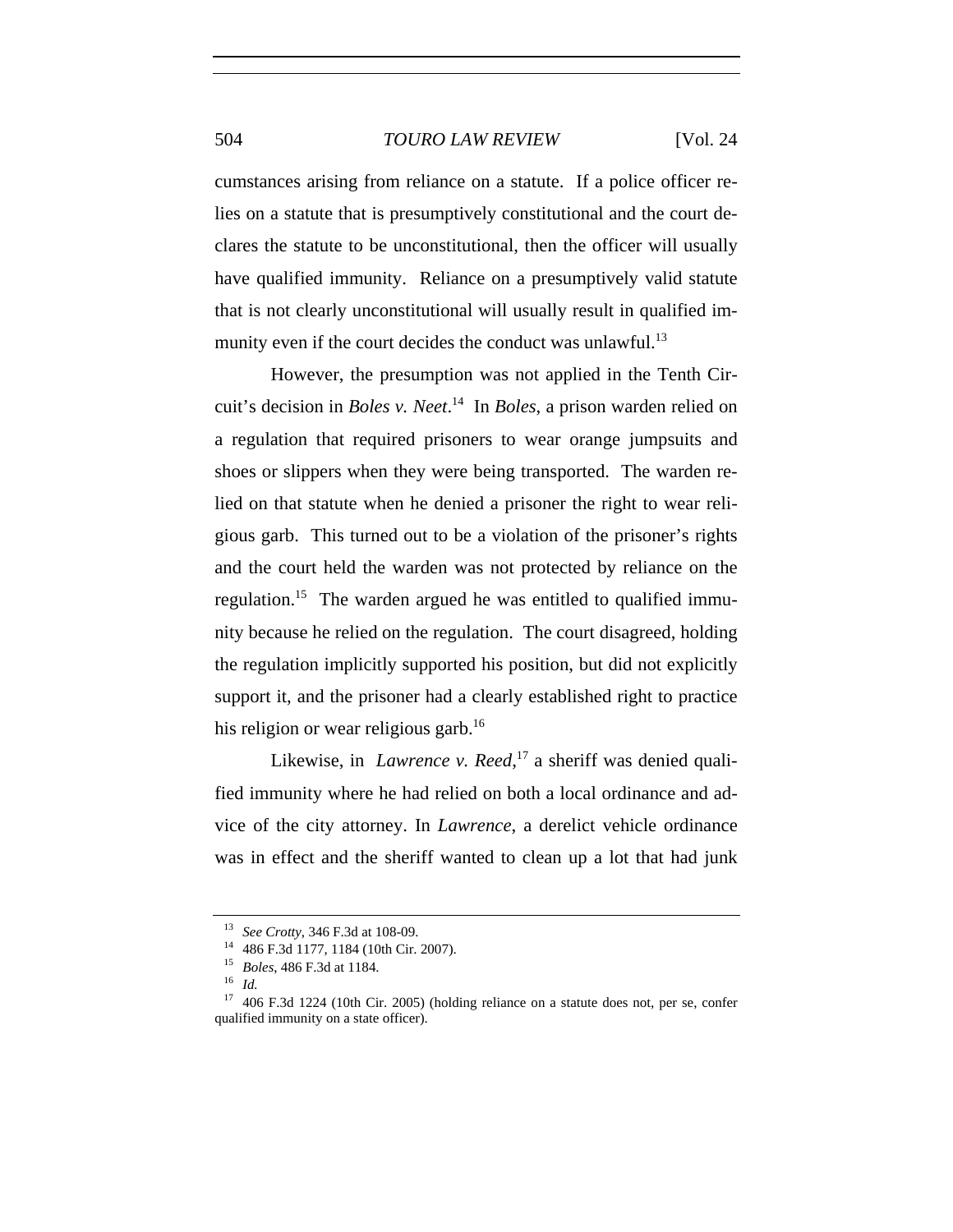cars on it. The sheriff went to the city attorney and asked for advice on how to properly remove the cars from the property in light of the vehicle ordinance that gave the sheriff permission to do so.<sup>18</sup> The city attorney advised the sheriff that the ordinance applied and that he could remove the vehicles. The sheriff had the cars removed and was sued as a result. The Tenth Circuit held this was a deprivation of property without due process and denied the sheriff the qualified immunity defense.<sup>19</sup> The sheriff argued the ordinance allowed the removal and that the city attorney agreed. But the court disagreed, holding it is common knowledge that an official cannot remove something from another's property without providing due process. $20$ The dissent argued the court's decision requires sheriffs, prior to acting, not only to consult the city attorney and read the law personally, but also get the advice of local law professors as to whether his actions are legal. $^{21}$ 

### **III. MANDATORY "CONSTITUTIONAL-QUESTION-FIRST" APPROACH TO ANALYSIS**

The Supreme Court has long advised lower courts on how to conduct the qualified immunity analysis. Starting with *Siegert v. Gil-*

<sup>&</sup>lt;sup>18</sup> *Lawrence*, 406 F.3d at 1229.<br><sup>19</sup> *Id.* at 1232-33 (applying a reasonableness test to determine qualified immunity and explaining "officers are not always entitled to rely on the legislature's judgment that a statute is constitutional").<br><sup>20</sup> *Id.* at 1233.

<sup>&</sup>lt;sup>21</sup> *Id.* at 1236-39 (Hartz, J., dissenting). Judge Hartz lambasts the majority, arguing *Harlow* was misinterpreted and, as a result, officials like the defendant are forced into untenable situations. Judge Hartz demands to know whether similarly situated officials, to avoid losing their immunity, are to "go to the law library to check whether the City Attorney has misread the cases" or "call a professor at the nearest law school." *Id.* at 1238-39.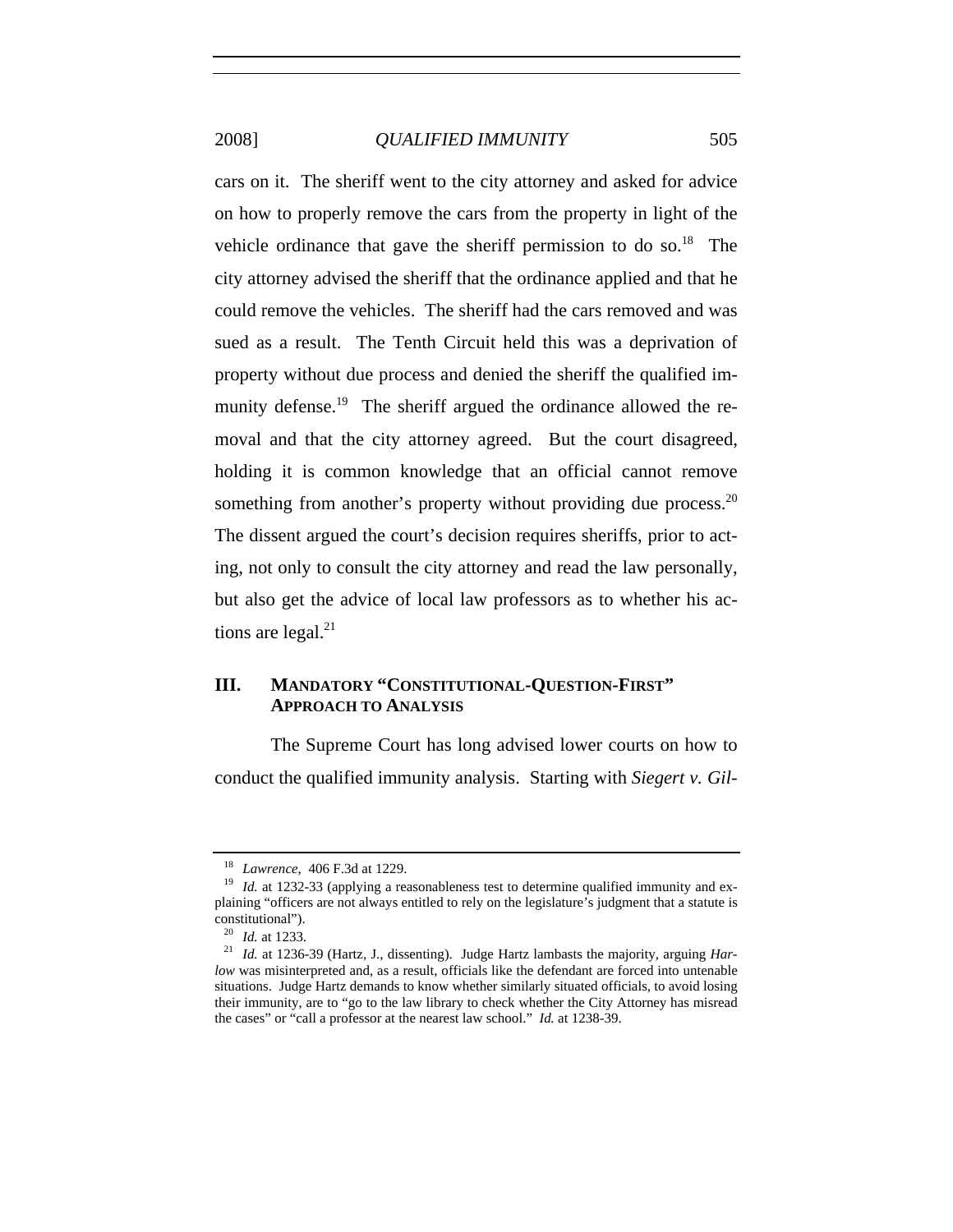*ley*, 22 the Supreme Court suggested as the better approach, and later mandated as the required approach, $^{23}$  that lower courts, when confronted with the qualified immunity defense, first decide whether, under the current law, the plaintiff has asserted the violation of a constitutional right at all.<sup>24</sup> Only if the plaintiff actually states a claim under current law should the lower courts ask whether that law or right was clearly established at the time of the challenged conduct.<sup>25</sup>

This "constitutional-question-first" approach assures that the law will develop and clear standards will be announced to apply to conduct in the future. If the lower courts went directly to the "clearly-established-law" prong of the analysis, without answering the first question, then the law would remain stagnant and unclear, depriving both officials and citizens of established standards governing particular conduct. Thus, the Supreme Court wanted the lower courts to first decide the constitutional merits question on the facts asserted by the plaintiff, or, if at summary judgment stage, on the facts the district court assumes to be supported by the evidence. The court should decide whether this is a protected right under current law first, and only then turn to determining whether the right was

<sup>22</sup> 500 U.S. 226 (1991). 23 *See, e.g.*, Connecticut v. Gabbert, 526 U.S. 286, 290 (1999) ("[A] court must first determine whether the plaintiff has alleged the deprivation of an actual constitutional right at all, and if so, proceed to determine whether that right was clearly established at the time of the alleged violation.").

<sup>&</sup>lt;sup>24</sup> Siegert, 500 U.S. at 232 (establishing the first analytical step as determining whether a clearly established constitutional right was violated, but noting it is a "necessary concomitant to [this] determination" to decide "whether the plaintiff has asserted a violation of a constitutional right *at all*" (emphasis added)).<br><sup>25</sup> Scott v. Harris, 127 S. Ct. 1769, 1774 (2007) (quoting Saucier v. Katz, 533 U.S. 194,

<sup>201 (2001)).</sup>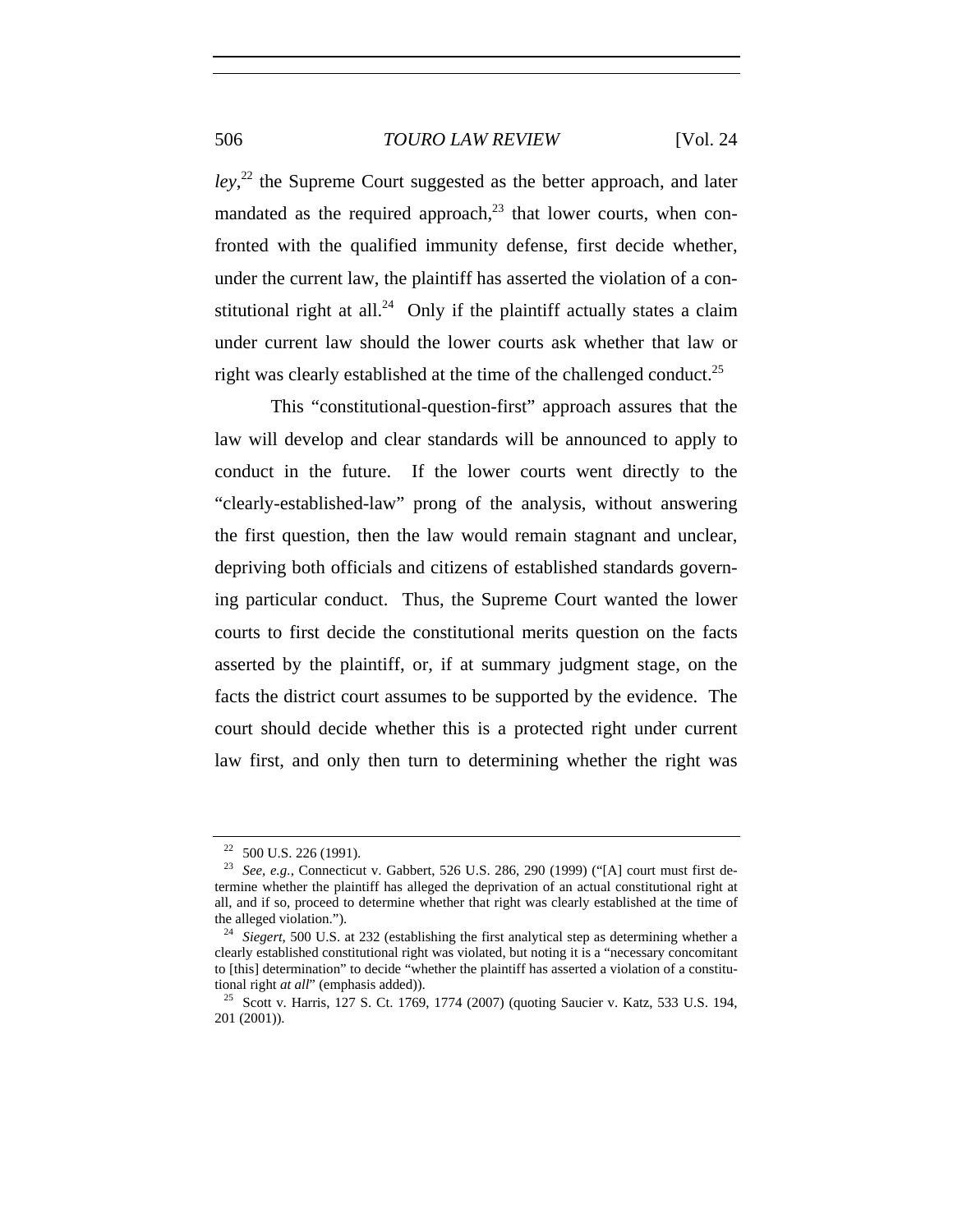clearly established.26

There has been considerable resistance to and criticism of this mandated approach, and my guess is the mandatory nature of the analysis will likely change in the not-too-distant future. It is just a matter of getting the right case before the Court where five votes will agree that this approach is not mandatory and should be adopted where it makes sense.<sup>27</sup> *Mellen v. Bunting*<sup>28</sup> was a case in which the Supreme Court denied certiorari after the Fourth Circuit performed the two-part analysis. The Court of Appeals first decided whether the plaintiff asserted a violation of a constitutional right.<sup>29</sup> This claim challenged the constitutionality of a mandatory supper prayer at the Virginia Military Institute ("VMI"), a public institution. The Court of Appeals found that mandatory prayer violated the First Amendment, but granted qualified immunity to the head of the school, the official being sued in his individual capacity, on the ground that the law was not clearly established at the time.<sup>30</sup>

The Supreme Court denied certiorari but a number of the Justices made comments respecting the denial.<sup>31</sup> Justice Stevens, joined by Justice Ginsburg and Justice Breyer, noted the problem posed by

<sup>26</sup> *Id.*

<sup>27</sup> The Court recently acknowledged "doubt expressed regarding the wisdom of [the] *Saucier*[] decision . . . especially in cases where the constitutional question is relatively difficult . . . ." *Id.* at 1774 n.4. *See also Morse*, 127 S. Ct. at 2641 (Breyer, J., concurring in part and dissenting in part) (noting *Saucier* should be abandoned because it forces courts to pass on constitutional issues even where the case could be determined on the immunity issue with "relative ease"); Wilkie v. Robbins, 127 S. Ct. 2588, 2617 n.10 (2007) (Ginsburg, J., concurring in part and dissenting in part, joined by Stevens, J.) ("As I have elsewhere indicated, in appropriate cases, I would allow courts to move directly to the second inquiry.").<br><sup>28</sup> Mellen v. Bunting, 327 F.3d 355 (4th Cir. 2003).<br><sup>29</sup> See Bunting, 327 F.3d. at 365-68.<br><sup>30</sup> Id. at 360.<br><sup>31</sup> Bunting v. Mellen, 541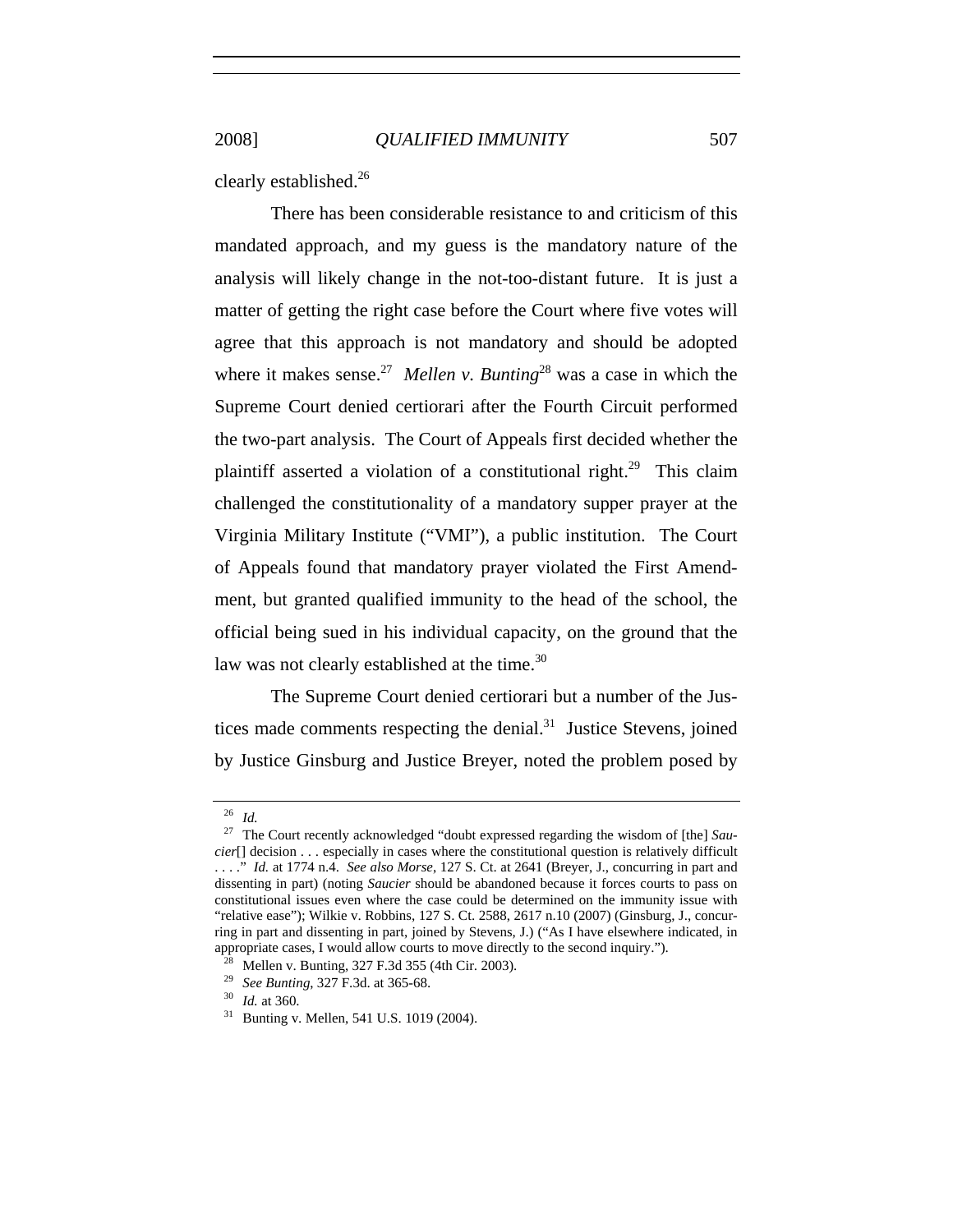an "unwise judge-made rule under which courts must decide whether the plaintiff has alleged a constitutional violation before addressing the question whether the defendant state actor is entitled to qualified immunity."32 Justice Scalia, joined by then Chief Justice Rehnquist, dissented from the denial of certiorari, urging that "this general rule [of refusing to entertain an appeal by a party on an issue as to which he prevailed] should not apply where a favorable judgment on qualified-immunity grounds would deprive a party of an opportunity to appeal the unfavorable (and often more significant) constitutional determination."33 Likewise, a number of lower court judges have been critical of the mandatory constitutional-question-first approach, suggesting that courts be allowed to avoid deciding a tough constitutional question where there is a lack of a strong record and briefs.<sup>34</sup>

Despite the criticism leveled at the approach, it does remain

<sup>&</sup>lt;sup>32</sup> *Id.* (explaining the constitutional-question-first approach is an inflexible rule requiring "premature adjudication of constitutional issues" and relaxing the rule could resolve Justice Scalia's "perceived procedural tangle").

<sup>33</sup> *Id.* at 1023 (Scalia, J., dissenting, joined by Rehnquist, C.J.). 34 *See, e.g.*, McClish v. Nugent*,* 483 F.3d 1231, 1253 n.1 (11th Cir. 2007) (Anderson, J., concurring specially) (criticizing the mandatory constitutional-question-first approach and noting that "twenty-eight states and Puerto Rico have recently urged the Supreme Court in an amicus brief to reconsider its mandatory *Saucier* approach to qualified immunity" (citing Brief for the State of Illinois et al. as Amici Curiae Supporting Petitioner, *Scott*, 127 S. Ct. at 1769 (No. 05-1631), 2006 WL 3747719)); Robinette v. Jones, 476 F.3d 585, 593 n.8 (8th Cir. 2007) ("[T]he 'law's elaboration from case to case,' would be ill served by a ruling here, where the parties have provided very few facts to define and limit any holding on the reasonableness of the execution of the arrest warrant." (citation omitted)); Buchanan v. Maine, 469 F.3d 158, 168 (1st Cir. 2006) ("We do not think the law elaboration purpose will be well served here, where the Fourth Amendment inquiry involves a reasonableness question which is highly idiosyncratic and heavily dependent on the facts."); Hydrick v. Hunter, 449 F.3d 978, 988 (9th Cir. 2006) (repeating the observation that "a motion to dismiss on qualified immunity grounds puts the court in the difficult position of deciding 'far-reaching constitutional questions on a nonexistent factual record' " (quoting Kwai Fun Wong v. United States, 373 F.3d 952, 957 (9th Cir. 2004))); Lyons v. City of Xenia, 417 F.3d 565, 583 (6th Cir. 2005) (Sutton, J., concurring, joined by Gibbons, J.) (urging the Supreme Court to "permit lower courts to make reasoned departures from *Saucier*'s inquiry where principles of sound and efficient judicial administration recommend a variance").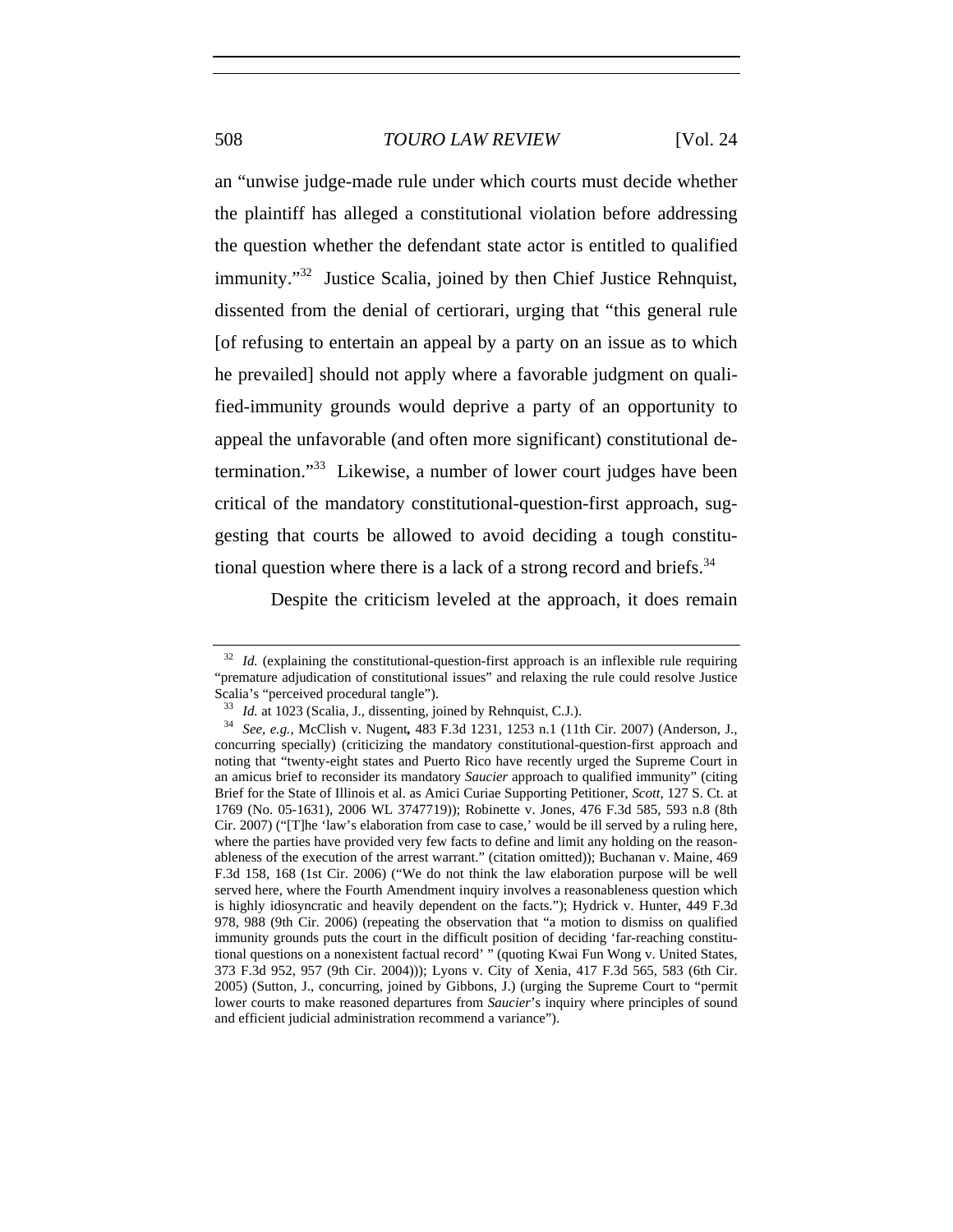mandated, and there are many examples of courts following the "rigid 'order of battle.' "35 For example, in *Harveston v. Cunningham*<sup>36</sup> the Ninth Circuit held, on the first prong of the analysis, that a jury could find that the use of pepper spray on an individual who was handcuffed was objectively unreasonable. The court went on to grant qualified immunity on the clearly-established prong of the test, concluding that, although the suspect was handcuffed, he was still resisting, and a reasonable officer could have believed the use of pepper spray under such circumstances was lawful. $37$ 

Another example, from the Eleventh Circuit, is *McClish v. Nugent*<sup>38</sup> which held one cannot "assume an answer to the first question in order to avoid difficult constitutional issues."39 The court decided a tough issue involving an individual who stood on the threshold of his home, opened the door when an officer knocked, and was pulled outside. The man, who was then outside of his home, was arrested, but the police did not have a warrant. Is that a legitimate arrest in light of the Fourth Amendment protection against warrantless arrests inside one's home? While the court held that this was a violation of the Fourth Amendment, the law was not clearly established, so the officer was entitled to qualified immunity.<sup>40</sup> If a similar situation arises again, at least in the Eleventh Circuit, an officer engaged

<sup>35</sup> Brosseau v. Haugen, 543 U.S. 194, 201-02 (2004) (Breyer, J., concurring, joined by Scalia, J. and Ginsburg, J.).<br>  $36$  216 F. App'x. 682 (9th Cir. 2007).<br>  $37$  Harveston, 216 F. App'x at 685.<br>  $38$  483 F.3d 1231, 1238.<br>  $39$  *McClish*, 483 F.3d at 1238.<br>  $40$  *Id.* at 1248. For reasoning that leads to t

question, see McKinnon v. Carr, 103 F.3d 934, 935-36 (10th Cir. 1996).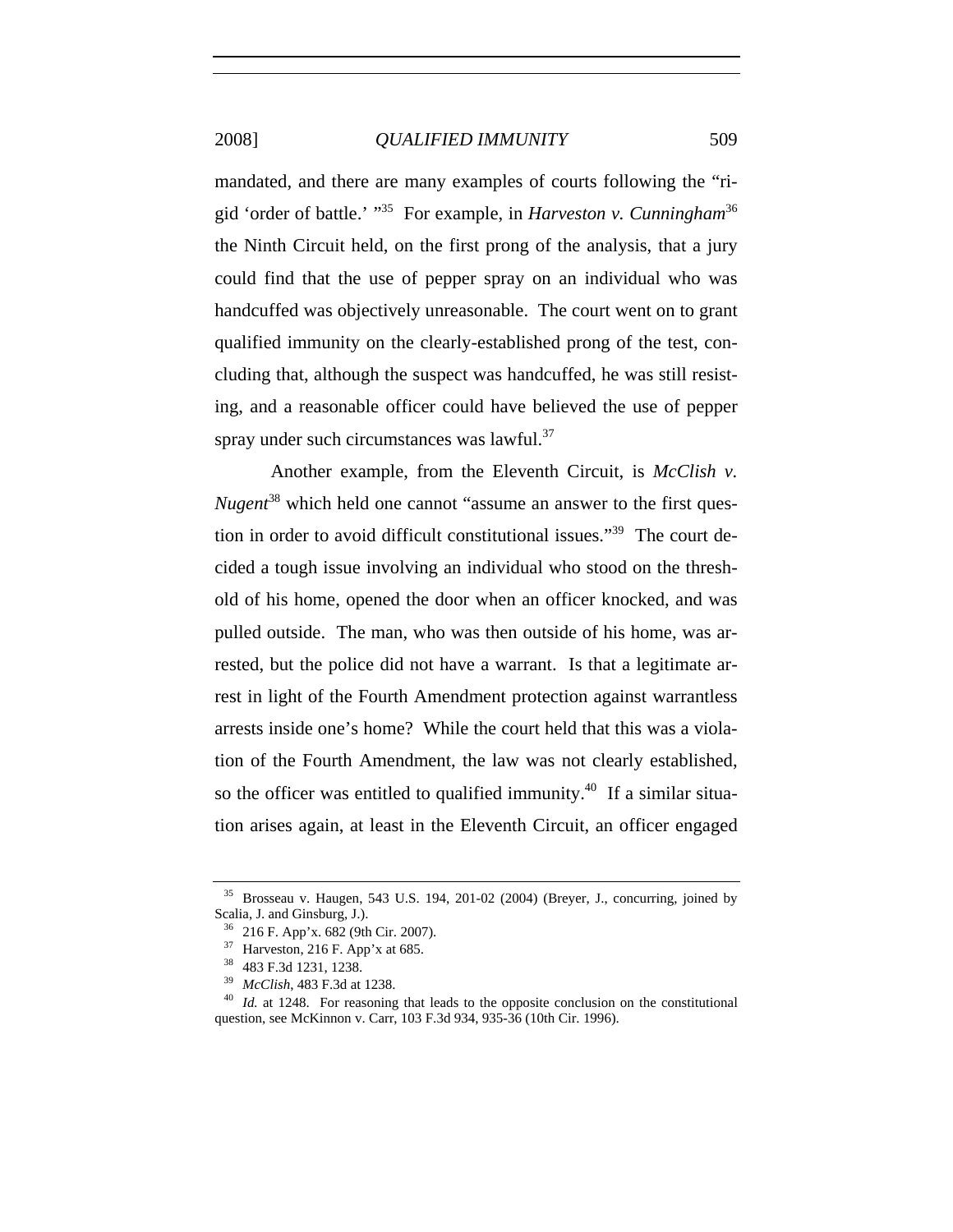in such conduct would not be entitled to qualified immunity; the law is now clearly established that this conduct violates the Fourth Amendment.

The Supreme Court has consistently framed the qualified immunity analysis as involving two steps. The first question is whether there is a constitutional violation asserted at all, and the second question is whether the law was clearly established such that a reasonable officer or official would understand that his or her conduct violates that right. There are some circuit courts of appeals, however, that seem to prefer a waltz to the two-step. The First Circuit adds a third step: "whether an objectively reasonable official would have believed that the action taken violated that clearly established constitutional right."41 The Sixth Circuit has a third step in some cases and not in others.<sup>42</sup> This third step can be considered an elaboration of the second step. Some courts treat the three-part analysis as func-

<sup>41</sup> *See* Wilson v. City of Boston, 421 F.3d 45, 52 (1st Cir. 2005) (prescribing a three-part test).

<sup>42</sup> *See* Miller v. Administrative Office of the Courts, 448 F.3d 887 (6th Cir. 2006). In determining whether a law enforcement officer is shielded from civil liability due to qualified immunity, this court typically employs a two-step analysis: "(1) whether, considering the allegations in a light most favorable to the party injured, a constitutional right has been violated, and (2) whether that right was clearly established." This court occasionally considers a third step in the qualified immunity analysis, in addition to the two steps listed above. . . . When utilized, this third step requires an inquiry into "whether the plaintiff has offered sufficient evidence to indicate that what the official allegedly did was objectively unreasonable in light of the clearly established constitutional rights."

*Id.* 893-96. *See* Causey v. City of Bay City, 442 F.3d 524, 528 n.2 (6th Cir. 2006) ("[T]his court occasionally employ a three-step qualified immunity analysis, as opposed to the twostep analysis . . . . The third step is 'whether the plaintiff offered sufficient evidence to indicate that what the official allegedly did was objectively unreasonable in light of the clearly established constitutional rights.' " (internal citations omitted)).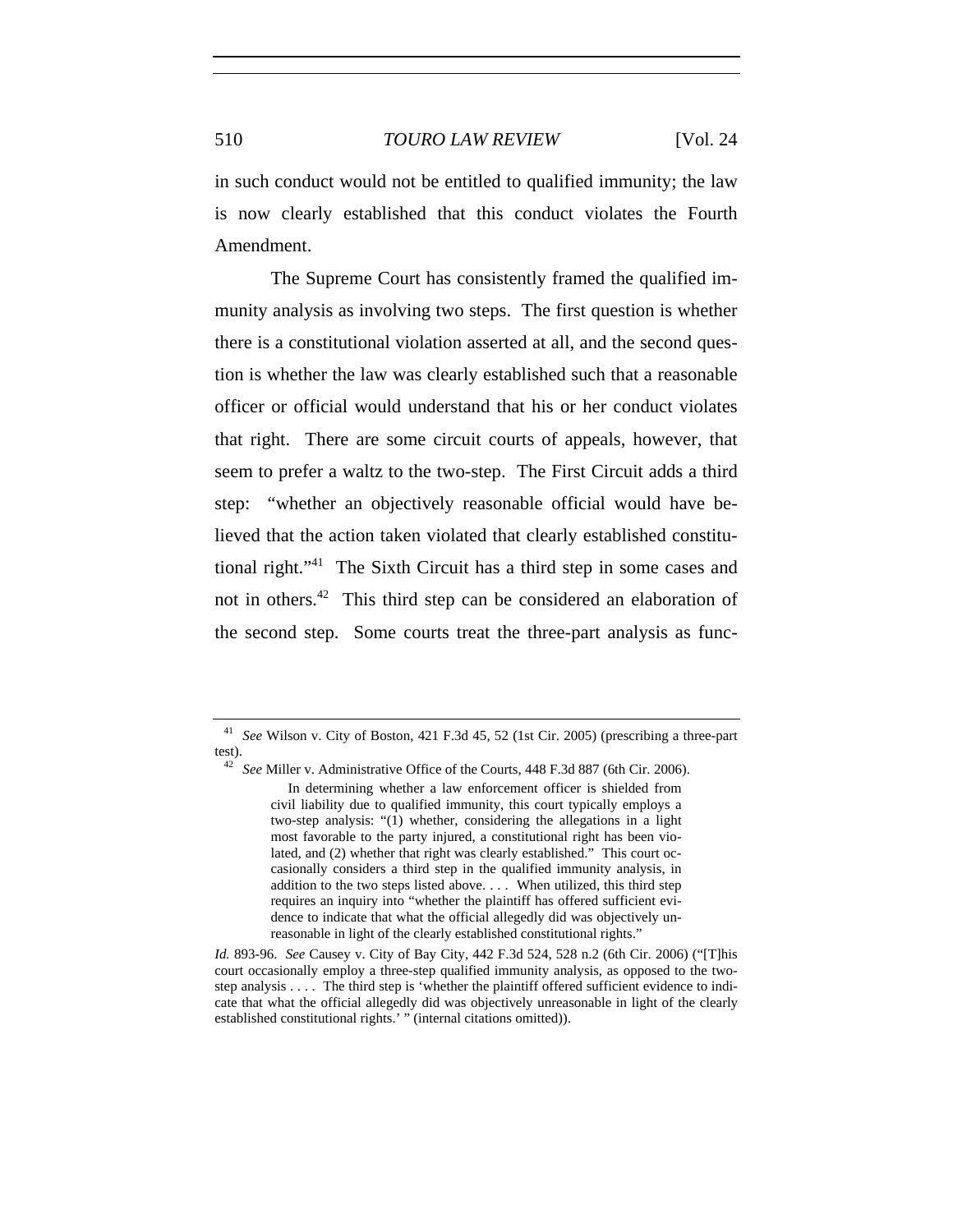tionally identical to the *Saucier* two-part analysis,<sup>43</sup> however, Judge Howard, in his concurring opinion in *Higgins*, argues otherwise.<sup>44</sup> Judge Howard stated that there could be a different outcome in some cases based on this third step. In essence, he believes the third step is part of the merits question. Judge Howard conceived of a situation where a court finds a constitutional deprivation at step one, but at step three decides the conduct was objectively reasonable and thus gives the officer qualified immunity. In such a situation, the court should not have decided there was a deprivation at step one.<sup>45</sup> In other words, if the conduct was in fact objectively reasonable at step one, Judge Howard would argue there is no constitutional violation. He believes step three is unnecessary and opens up the possibility for inconsistent results.

A case out of the Second Circuit, *Walczyk v. Rio*, 46 also used a third step, but phrased it differently than the First Circuit. "Even if the right at issue was clearly established in certain respects . . . an officer is still entitled to qualified immunity if 'officers of reasonable competence could disagree' on the legality of the action at issue in its particular factual context." $47$  After the court went through the steps, Judge Sotomayor's concurring opinion made some especially good points.48 Judge Sotomayor said this third step unnecessarily confused

<sup>43</sup> *See* Higgins v. Penobscot County Sheriff's Dep't, 446 F.3d 11, 15 (1st Cir. 2006) (Howard, J., concurring).

<sup>44</sup> *Id.* at 17. 45 *Id.*

<sup>&</sup>lt;sup>47</sup> *Walczyk*, 496 F.3d at 154 (quoting Malley v. Briggs, 475 U.S. 335, 341 (1986)). <sup>48</sup> *Id.* at 165-71 (Sotomayor, J., concurring).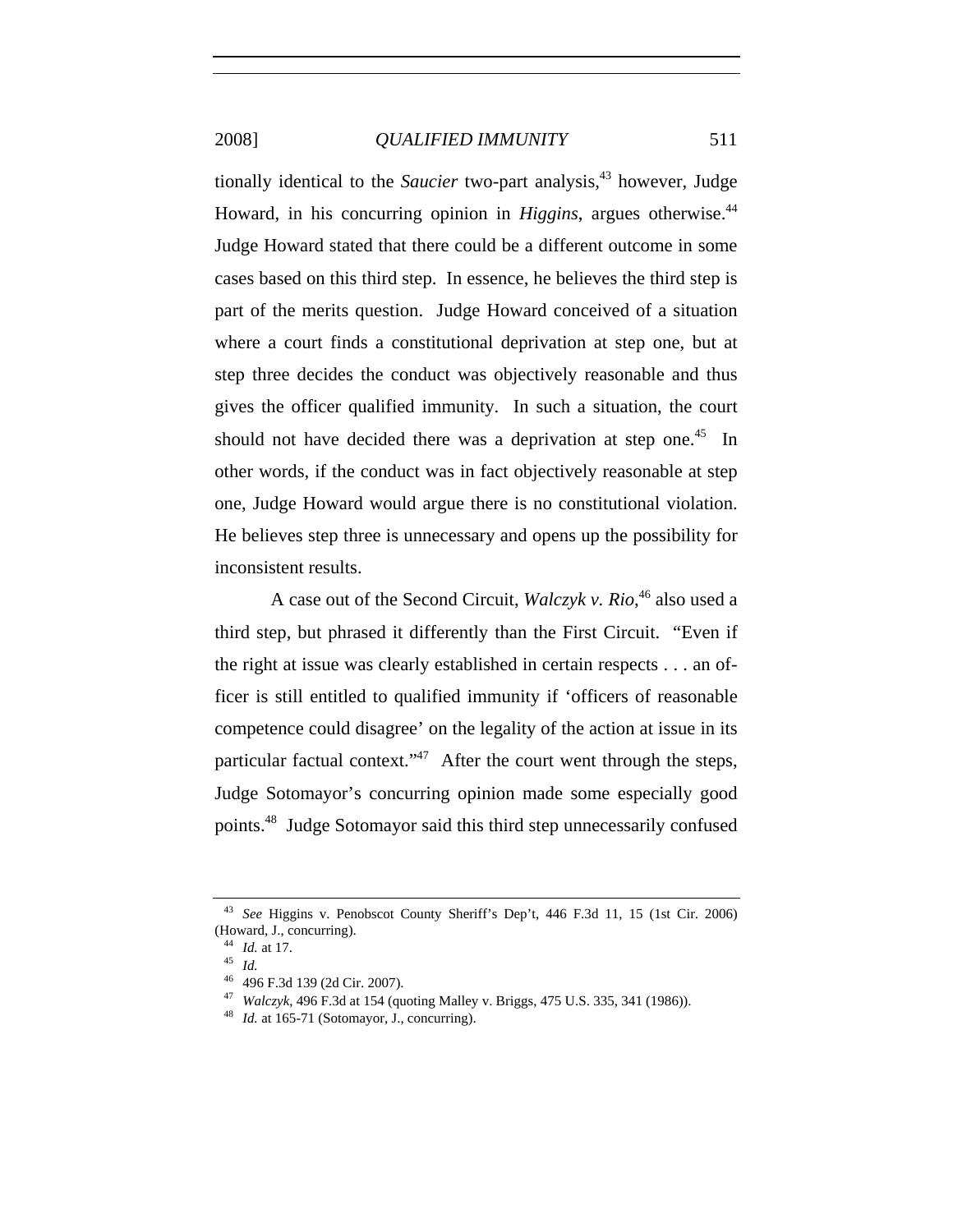the analysis.49 She argued that it permits the court to decide official conduct was reasonable even after finding it violated clearly established law of which a "a reasonable officer should have known."50 For those who litigate in the Second Circuit and other circuits who prefer the waltz over the two-step, be aware that the third step tends to favor defendants in Section 1983 cases because it provides defendants with yet another opportunity to succeed on qualified immunity grounds.

## **IV. DISCOVERY PRIOR TO RESOLUTION OF QUALIFED IMMUNITY**

Defendants routinely object to any sort of discovery by the plaintiff before the qualified immunity issue is resolved. In some cases, limited discovery may be needed on the qualified immunity issue to properly establish the contours of the right in question. A court may defer its decision on the immunity question, allow limited discovery to achieve the requisite factual development and decide the issue on summary judgment. In *Crawford-El v. Britton*<sup>51</sup>, the Supreme Court noted that qualified immunity should serve to protect public officials from "the costs of 'broad-reaching' discovery," but also recognized that "limited discovery may sometimes be necessary before the district court can resolve a motion for summary judgment based on qualified immunity."52

<sup>49</sup> *Id.* at 171.<br><sup>50</sup> *Id.* at 169.<br><sup>51</sup> 523 U.S. 574 (1998).<br><sup>52</sup> *Crawford-El*, 523 U.S. at 593 n.14.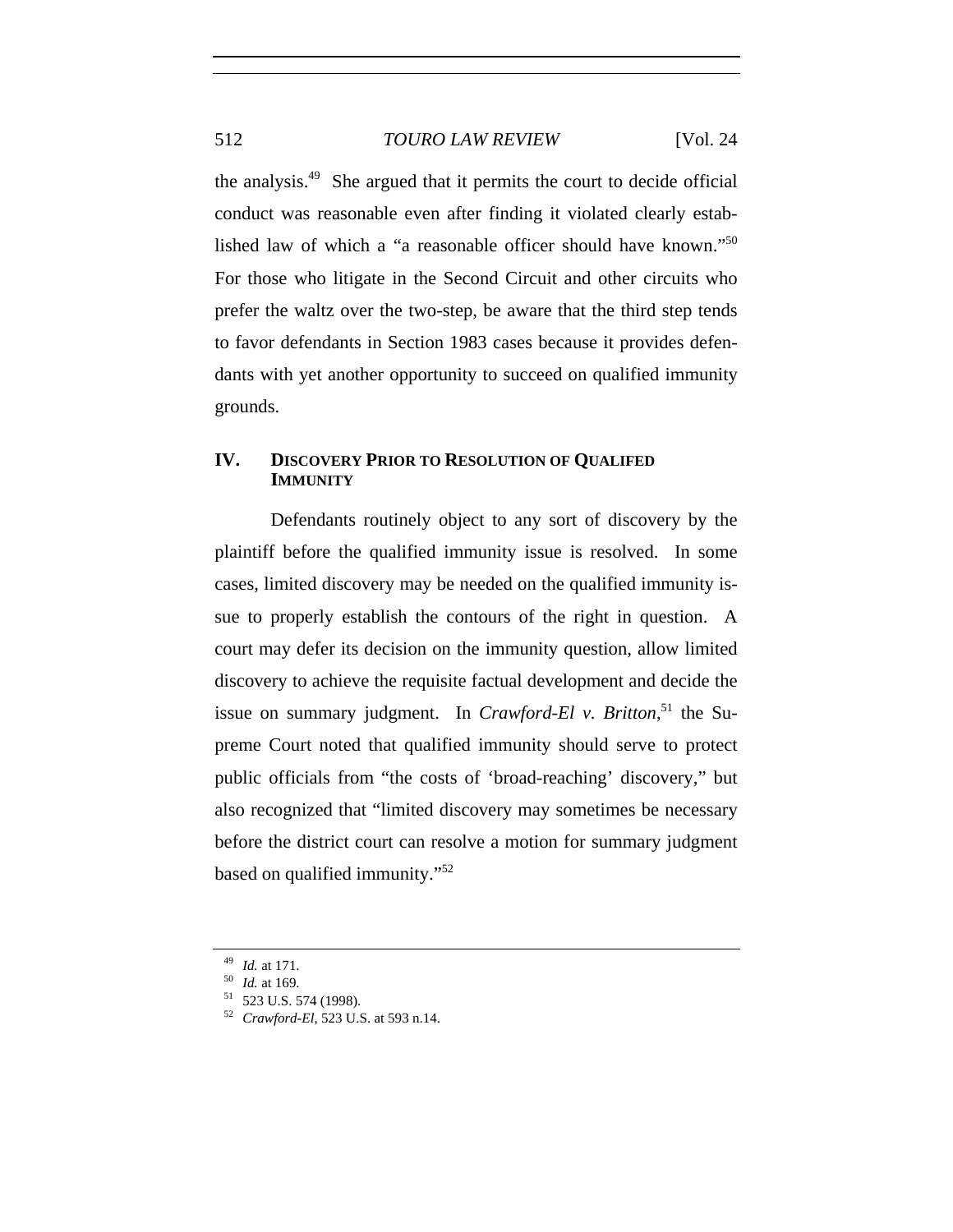For example, the Second Circuit case *Igbal v. Hasty*<sup>53</sup> involved a citizen of Pakistan who was arrested, detained, convicted, and deported shortly after September 11. His complaint was not about the arrest, detention, nor the deportation, but rather that he was tortured when he was being held. One of the issues raised was whether the warden of the prison had qualified immunity. The Second Circuit remanded the case to the district court, stating that limited discovery would be appropriate to determine the personal involvement of certain high-level officials named as defendants and discovery of high-level officials might be postponed until discovery of front-line officials was completed.<sup>54</sup> Courts generally limit discovery to facts that are necessary to decide the qualified immunity issue.

Hagan v. City of Cleveland,<sup>55</sup> from the Northern District of Ohio, is an interesting case because it is a good example of a court allowing discovery on a very limited basis. The decedent was pursued by police officers, resulting in a shooting.<sup>56</sup> The officer who shot the decedent claimed there was a struggle for the officer's gun and, fearing for his own safety, the officer shot the decedent.<sup>57</sup> The plaintiff wanted extensive discovery to reconstruct the events, stepby-step as they occurred, which eventually culminated in the shooting.58 The district court refused, allowing only limited discovery with regard to evidence directly related to the disputed events taking

<sup>53</sup> 490 F.3d 143 (2d Cir. 2007). 54 *Iqbal*, 490 F.3d at 177-78. 55 No. 1:06CV2507, 2007 WL 893825 (N.D. Ohio Mar. 22, 2007). 56 *Hagan*, 2007 WL 893825 at \*5. 57 *Id.*

<sup>58</sup> *Id.* at \*7.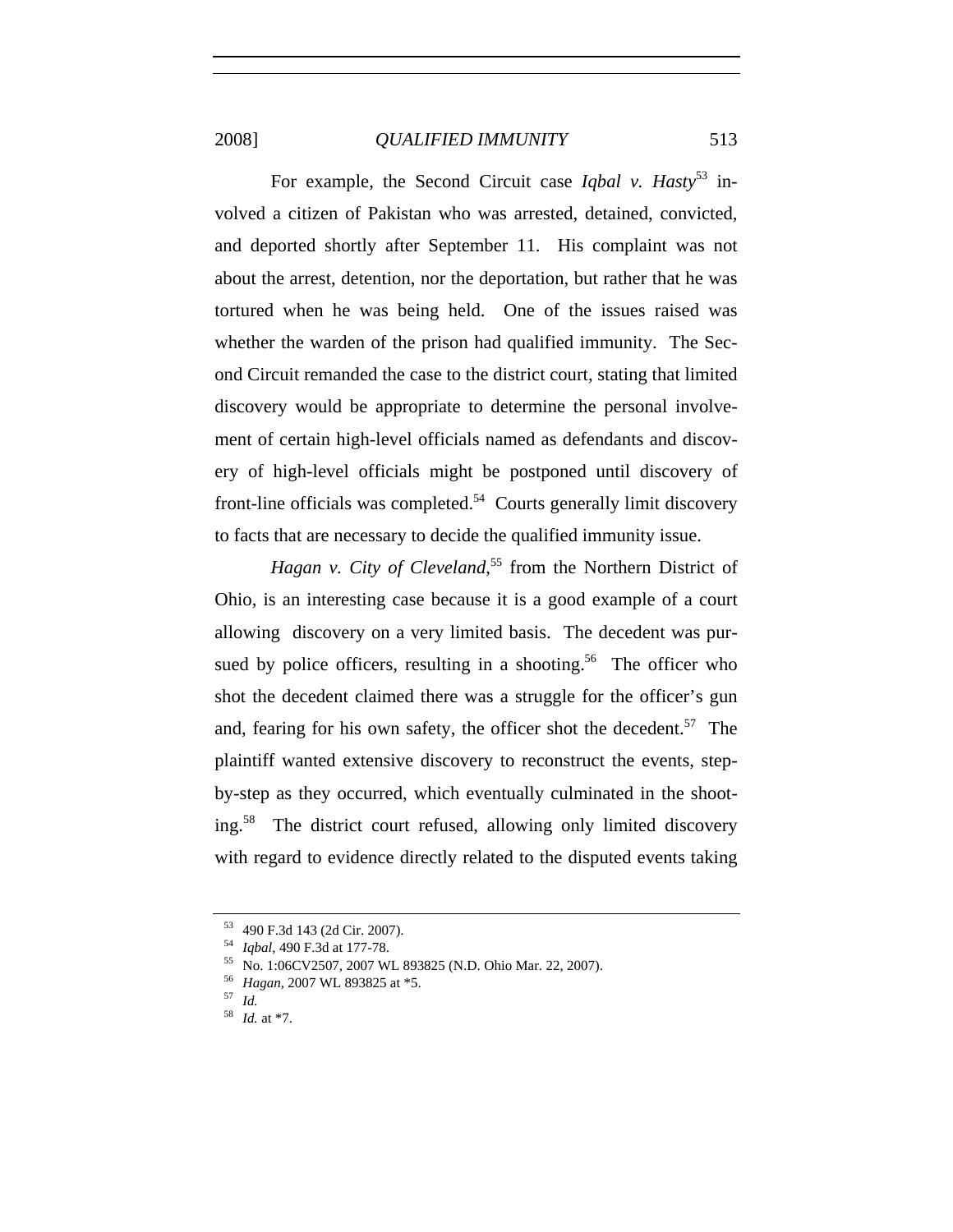place at the location of the shooting.59

Some cases involve a municipality, which is not entitled to receive qualified immunity.<sup>60</sup> A court may decide to let discovery proceed with respect to the municipality and stay discovery with respect to individual defendants. A court could also somehow limit discovery so as not to violate the protection afforded the individual defendant by the qualified immunity defense. In *Alice L. v. Dusek*, 61 the Fifth Circuit allowed discovery to proceed against an individual defendant with respect to Title IX claims asserted against the school district, although the individual defendant was on appeal from a denial of qualified immunity with respect to section 1983 claims asserted against her in her individual capacity. $62$ 

### **V. DETERMINING WHEN LAW IS CLEARLY ESTABLISHED**

In *Wilson v. Layne*, 63 the plaintiff argued that police officers violated the Fourth Amendment when they brought a Washington Post reporter with them into a private home during the execution of a warrant.<sup>64</sup> The Supreme Court unanimously held there was a violation of the Fourth Amendment.<sup>65</sup> The Court went as far back as  $1604$ to *Semayne's Case*,<sup>66</sup> and to Blackstone's Commentaries, both es-

<sup>&</sup>lt;sup>59</sup> *Id.* at \*8.<br><sup>60</sup> *See, e.g.*, Goldberg v. Town of Rocky Hill, 973 F.2d 70, 73-74 (2d Cir. 1992) (citing Owen v. City of Independence, 445 U.S. 622 (1980)).

Owen v. City of Independence, 445 U.S. 622 (1980)). 61 492 F.3d 563 (5th Cir. 2007). 62 *Alice L.*, 492 F.3d at 565. *See also* Tubar v. Clift, No. C05-1154JCC, 2006 WL 521683, at \*2-4 (W.D. Wash. Mar. 2, 2006) (allowing discovery to proceed against a municipality while limiting discovery as to individual officers raising qualified immunity).

<sup>63</sup> 526 U.S. 603 (1999). 64 *Wilson*, 526 U.S. at 607-08. 65 *Id.* at 614. 66 (1604) 77 Eng. Rep. 194, 195 (K.B.).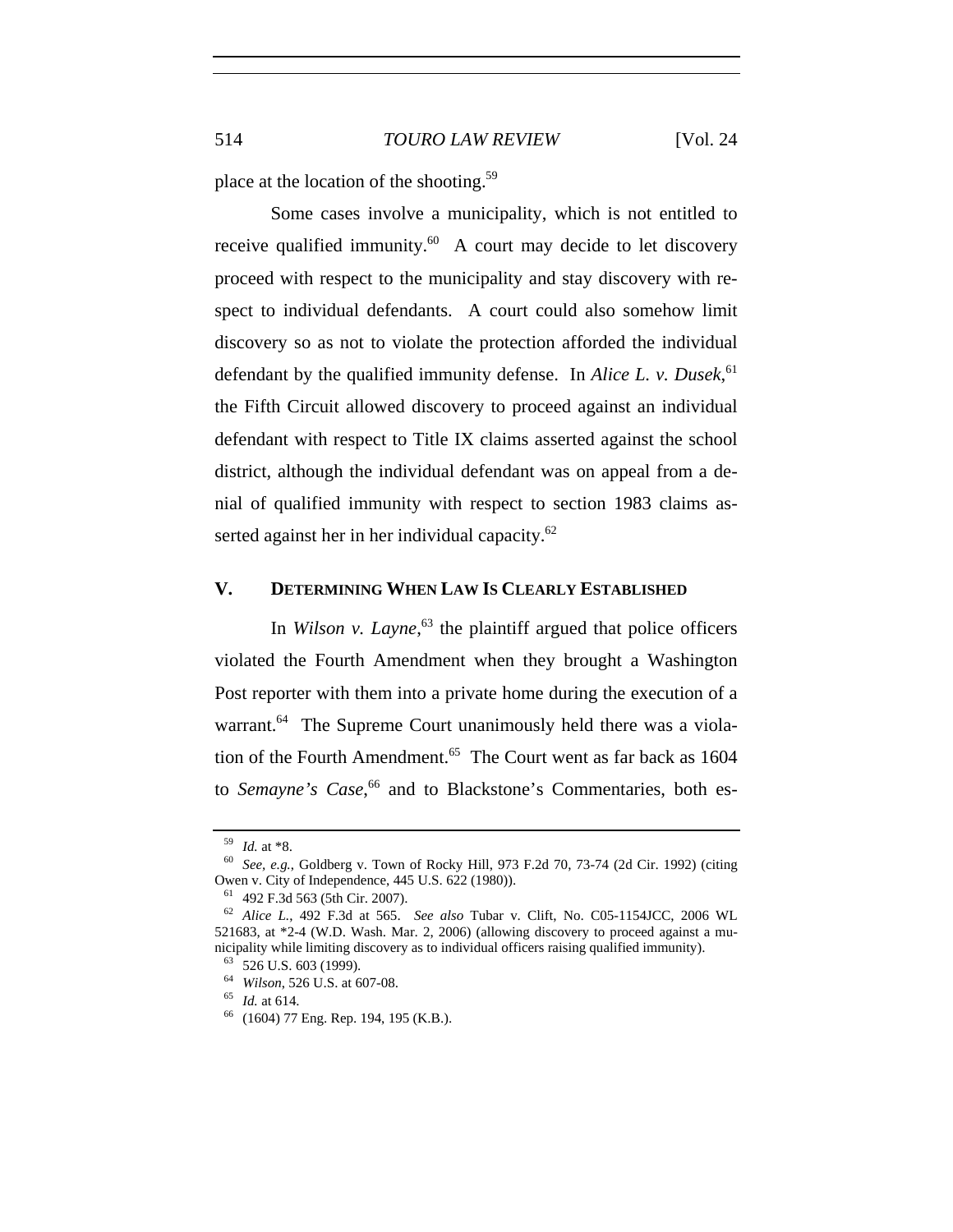pousing the concept that a man's home is his castle.<sup>67</sup> In the second part of the analysis, the Court held that the law was not clearly established. Justice Stevens disagreed and argued the law *was* clearly established in such a way that an officer would have understood bringing the press into a private home was a violation of the Constitution.<sup>68</sup>

The Court pointed to three sources that might clearly establish the law. One was decisions of the Supreme Court that stated either general principles or principles on point applicable to the facts of the particular case. The second was controlling authority from the jurisdiction—that circuit's court of appeals or the highest court of the state in which the case was sitting. Finally, the Court indicated that, absent controlling precedent from one's own circuit, one could look outside the jurisdiction for "a consensus of cases of persuasive authority."69 In the absence of controlling authority, the majority of circuits will consider cases from other jurisdictions on the clearlyestablished-law prong of the analysis. Neither the Second Circuit nor the Eleventh Circuit will consider case law from other circuits in deciding whether the law was clearly established.<sup>70</sup> The Second Circuit

<sup>&</sup>lt;sup>67</sup> Wilson, 526 U.S. at 609-10 (citing WILLIAM BLACKSTONE, 4 COMMENTARIES \*223).<br><sup>68</sup> Id. at 619-21 (Stevens, J., concurring in part and dissenting in part).<br><sup>69</sup> Id. at 617 (majority opinion).<br><sup>70</sup> *See, e.g.*, Pabon v.

preme Court nor this court has recognized a right, the law of our sister circuits and the holdings of district courts cannot act to render that right clearly established within the Second Circuit."); Vinyard v. Wilson, 311 F.3d 1340, 1348 & n.11 (11th Cir. 2002) ("Although we cite and examine other circuits' and district courts' decisions under the first prong of *Saucier*, we point out that these decisions are immaterial to whether the law was 'clearly established' in this circuit for the second prong of *Saucier*."); Jenkins v. Talladega City Bd. of Educ., 115 F.3d 821, 827 n.4 (11th Cir. 1997) ("In this circuit, the law can be 'clearly established' for qualified immunity purposes only by decisions of the U.S. Supreme Court, Eleventh Circuit Court of Appeals, or the highest court of the state where the case arose.").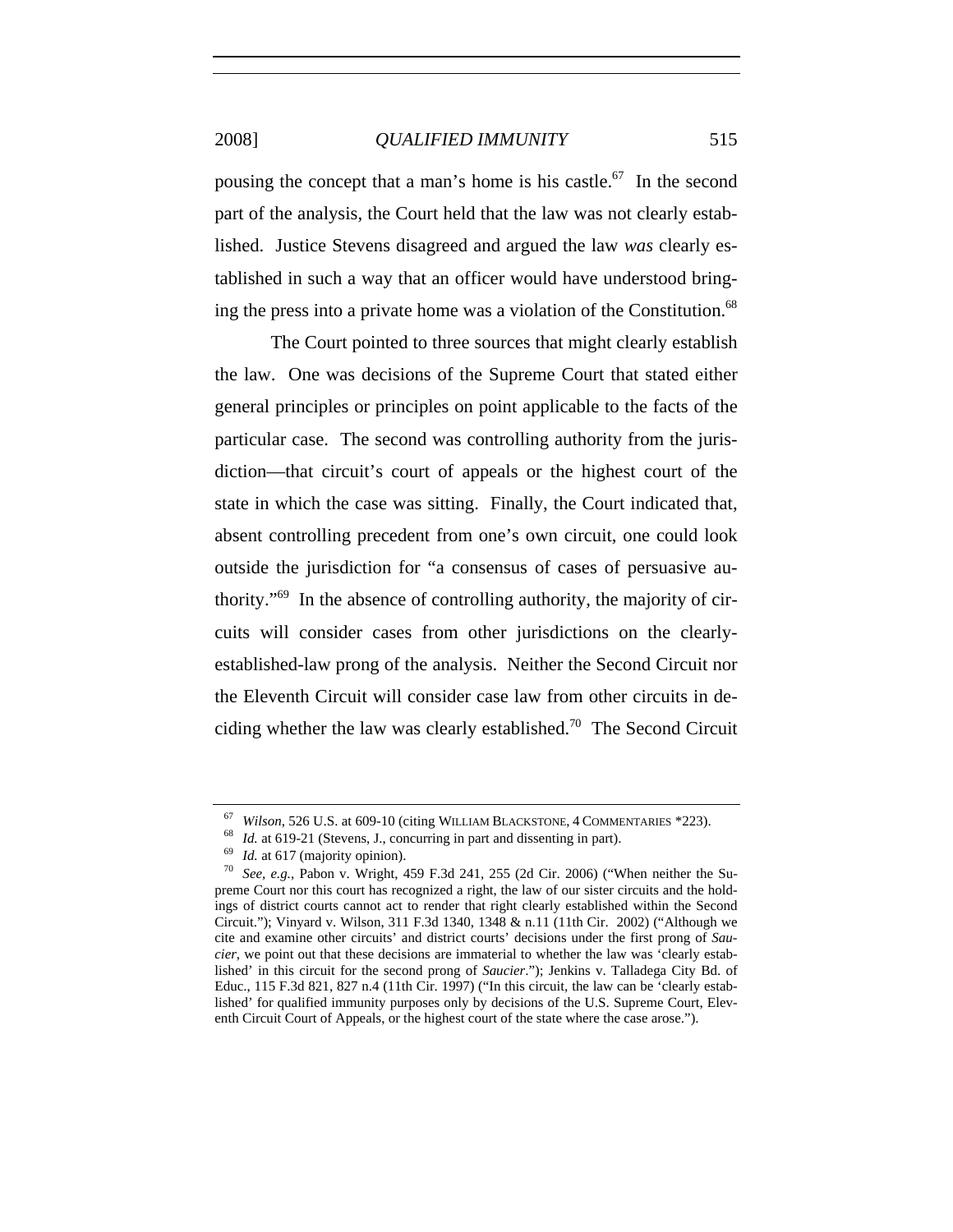has a specific test to identify clearly established law.<sup>71</sup>

In *Saucier v. Katz*, <sup>72</sup> *Hope v. Pelzer*, 73 and *Brosseau v. Hau*gen,<sup>74</sup> the Supreme Court addressed the problem of defining the contours of the right in the Fourth Amendment and Eighth Amendment contexts. It is no accident that these three cases came from the Ninth and Eleventh Circuit because these circuits are clearly on the edge in terms of defining the right for qualified immunity purposes. In the Ninth Circuit, prior to *Saucier*, an excessive force case would almost always go to a jury because it was considered clearly established that the use of objectively unreasonable force was excessive and violated the Fourth Amendment. Whether a particular use of force was objectively unreasonable was generally a question of fact for the jury.<sup>75</sup> In the Eleventh Circuit, very few cases went to a jury. The law was never clearly established unless there was a case with "materially similar facts."<sup>76</sup>

Jermosen v. Smith, 945 F.2d 547, 550 (2d Cir. 1991).<br><sup>72</sup> 533 U.S. 194.

<sup>&</sup>lt;sup>71</sup> The Second Circuit follows a three-factor test to determine when a right is "clearly established" for the purposes of a qualified immunity analysis:

<sup>(1)</sup> whether the right in question was defined with "reasonable specificity"; (2) whether the decisional law of the Supreme Court and the applicable circuit court support the existence of the right in question; and (3) whether under preexisting law a reasonable defendant official would have understood that his or her acts were unlawful.

<sup>72</sup> 533 U.S. 194. 73 536 U.S. 730 (2002). 74 543 U.S. 194 (2004). 75 Note that in *Scott*, the Supreme Court held that where the facts are undisputed, the Fourth Amendment question of objective reasonableness is a "pure question of law." *Scott*, 127 S. Ct. at 1776 n.8.

<sup>76</sup> *See, e.g.*, Ensley v. Soper, 142 F.3d 1402, 1406 (11th Cir. 1998) ("Any case law that a plaintiff relies upon to show that a government official has violated a clearly established right must pre-date the officer's alleged improper conduct, involve materially similar facts, and 'truly compel' the conclusion that the plaintiff had a right under federal law."); Lassiter v. Alabama A & M Univ., 28 F.3d 1146, 1150 (11th Cir. 1994) ("For qualified immunity to be surrendered, pre-existing law must dictate, that is, truly compel (not just suggest or allow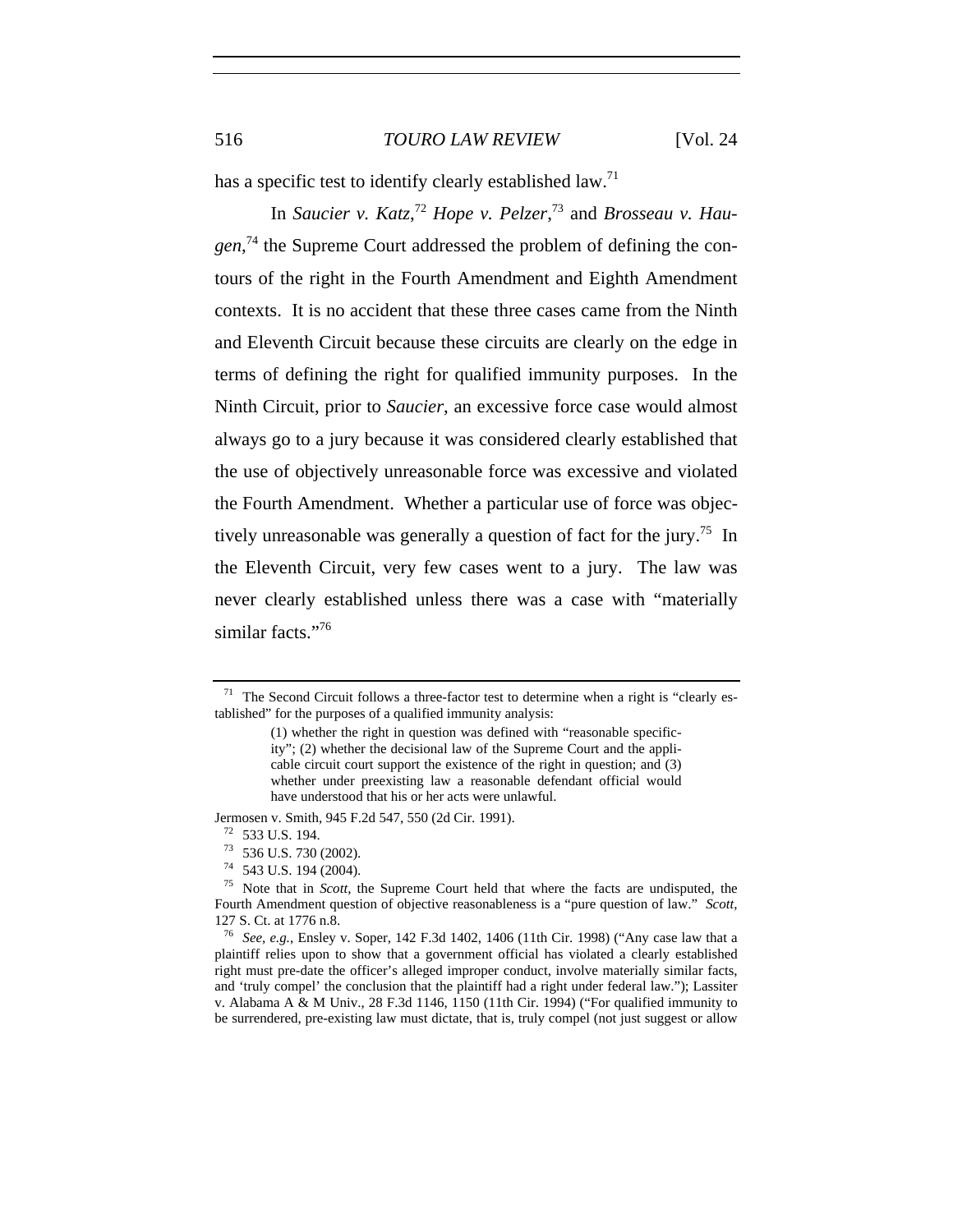In *Saucier*, *Hope*, *and Brosseau*, the Supreme Court talks out of both sides of its mouth. The Court criticized the Ninth Circuit for being too loose in its analysis and advised that the court should consider more facts and define the right with more particularity. Would an objectively reasonable officer in these particular circumstances understand that his or her conduct violated a constitutional right? In *Brosseau*, the Court reversed the denial of qualified immunity on prong two of the analysis because the plaintiff pointed to no case that "squarely govern[ed]" the situation confronting Officer Brosseau in that case, "whether to shoot a disturbed felon, set on avoiding capture through vehicular flight, when persons in the immediate area are at risk from that flight."<sup>77</sup>

In *Hope*, the plaintiff alleged that he was handcuffed to a hitching post for seven hours in the hot sun, without bathroom breaks and with no or very little water.<sup>78</sup> The Eleventh Circuit held that the alleged conduct violated the Eighth Amendment, but affirmed the district court's grant of qualified immunity on the clearly-establishedlaw prong of the analysis.<sup>79</sup> The Supreme Court granted certiorari and agreed with the Eleventh Circuit's conclusion that the plaintiff had asserted a violation of the Eighth Amendment.<sup>80</sup> The Court reversed, however, as to the grant of qualified immunity. The Court explained:

or raise a question about), the conclusion for every like-situated, reasonable government agent that what defendant is doing violates federal law *in the circumstances*.").<br>
<sup>77</sup> *Brosseau*, 543 U.S. at 200-01.<br>
<sup>78</sup> *Hope*, 536 U.S. at 734-35.<br>
<sup>79</sup> *Id.* at 736.<br>
<sup>80</sup> *Id.* at 737.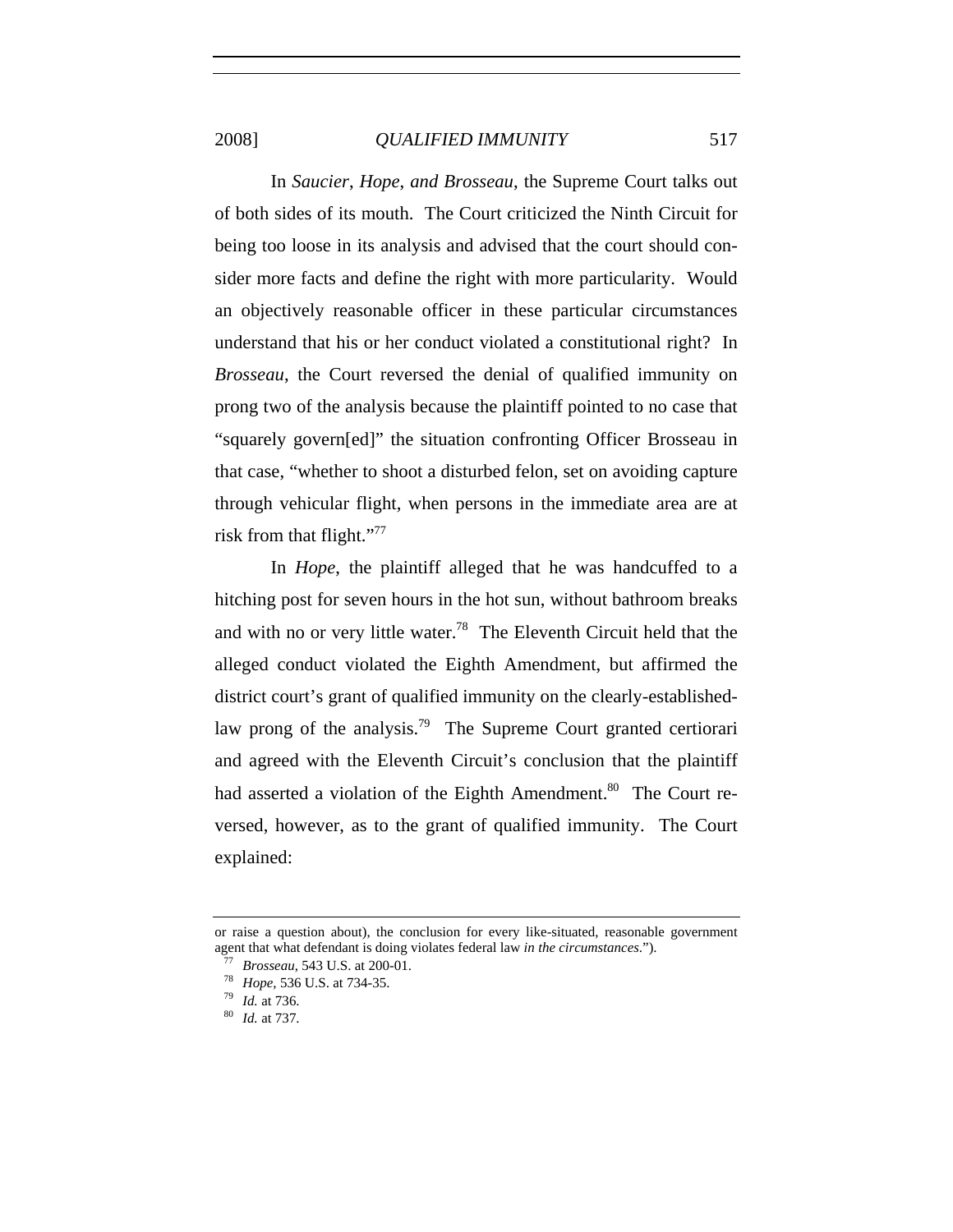Our opinion in *Lanier* thus makes clear that officials can still be on notice that their conduct violates established law even in novel factual circumstances. Indeed, in *Lanier*, we expressly rejected a requirement that previous cases be "fundamentally similar." Although earlier cases involving "fundamentally similar" facts can provide especially strong support for a conclusion that the law is clearly established, they are not necessary to such a finding. The same is true of cases with "materially similar" facts. Accordingly, pursuant to *Lanier*, the salient question that the Court of Appeals ought to have asked is whether the state of the law in 1995 gave respondents fair warning that their alleged treatment of Hope was unconstitutional.<sup>81</sup>

The Court held that fair warning was given as to the unconstitutionality of the use of the hitching post for punitive purposes. First, the Court suggested that its own Eighth Amendment precedent gave respondents fair warning that their conduct was unconstitutional. $82$ Second, binding Eleventh Circuit precedent clearly established that handcuffing inmates to fences and cells for long periods of time was impermissible punishment. $83$  The Court found unreasonable the distinction drawn by the court of appeals between handcuffing an inmate to a fence or cell for a prolonged period and handcuffing him to a

<sup>81</sup> *Id.* at 741. 82 *Id.* See Whitley v. Albers*,* 475 U.S. 312, 319 (1986) (finding unnecessary and wanton infliction of pain constitutes cruel and unusual punishment); Rhodes v. Chapman*,* 452 U.S. 337, 346 (1981) (finding inflictions of pain without penological justification violate Eighth Amendment).

<sup>83</sup> *Hope*, 536 at 742-43 (citing Gates v. Collier, 501 F.2d 1291 (5th Cir. 1974)). Cases decided by the Fifth Circuit before 1981 are binding in the Eleventh Circuit today. *See* Bonner v. City of Prichard, 661 F.2d 1206 (11th Cir. 1981). The Court also noted *Ort v. White*, 813 F.2d 318, 324 (11th Cir. 1987), which stood for the premise that "physical abuse directed at [a] prisoner after he terminate[s] his resistance to authority would constitute an actionable eighth amendment violation." The Court found this premise clearly applicable to Hope's case.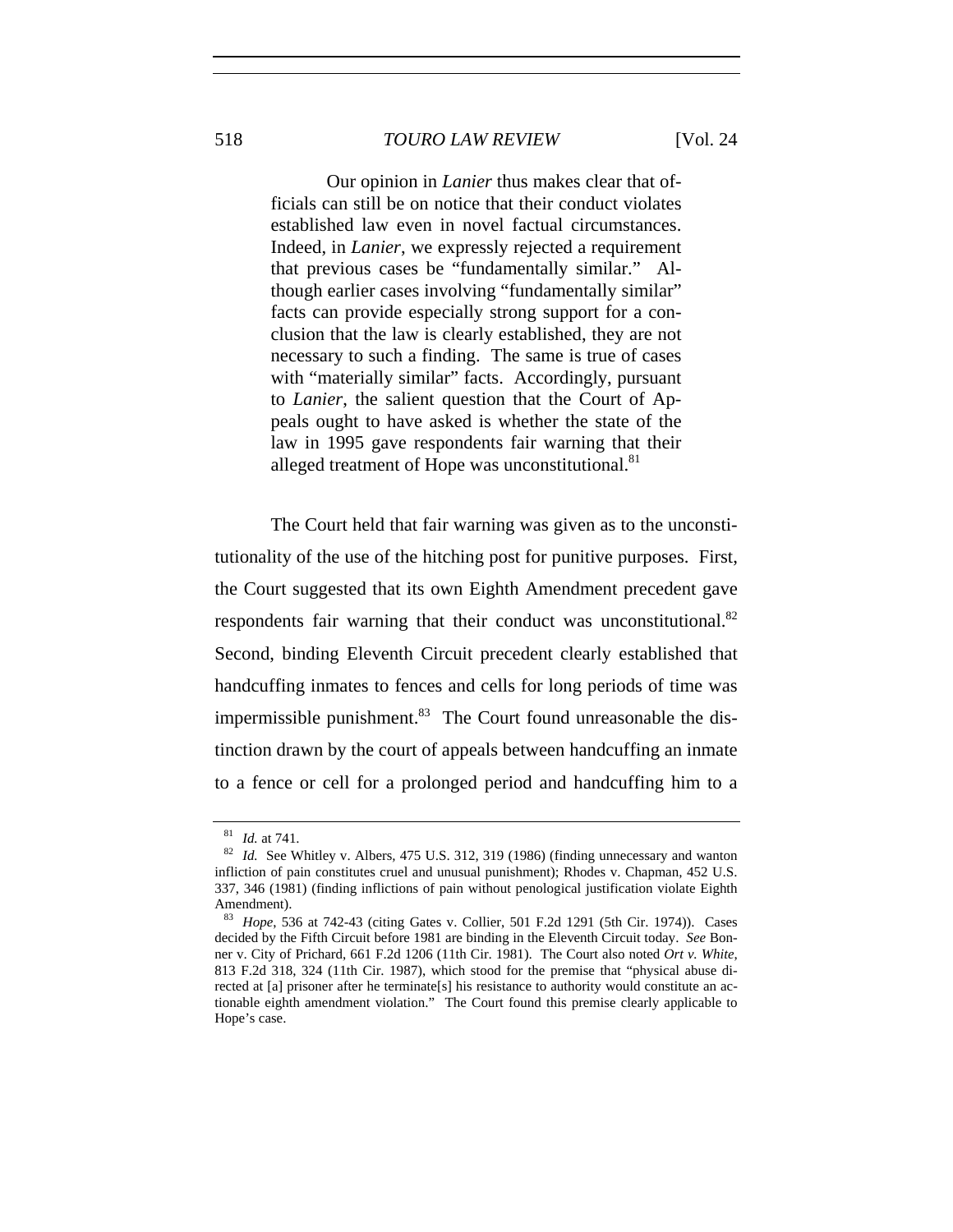hitching post for seven hours, a distinction that "expose[d] the danger of a rigid, overreliance on factual similarity."84

Plaintiffs will cite to *Hope*. All that is needed is "fair warning" for the law to be clearly established. The defendants point to the language from *Saucier* and *Brosseau*, cases where the Supreme Court has required the right to be framed with more particularity and with facts that would indicate to a reasonable officer that his conduct violated the Fourth Amendment. There is something for everyone in the language of the Supreme Court, which is part of the confusion surrounding qualified immunity.

There is a case in the Eleventh Circuit that serves as a good framework for conducting the clearly-established-law analysis. In *Vinyard*, the court identifies three ways in which "fair and clear notice can be given."85 First, there may be a case of "obvious clarity" where words of a federal statute or constitutional provision are so clear and the conduct so bad that anyone would know this was a violation of clearly established law.<sup>86</sup> For example, in *Tekle v. United* States,<sup>87</sup> more than twenty police officers surrounded an eleven-yearold boy. Is there any need to have weapons drawn and put the boy in handcuffs for twenty minutes? The court says that conduct is clearly unlawful. In *Jennings v. Jones*, 88 a case from the First Circuit, a police officer increased the use of force by twisting the plaintiff's ankle, even after the plaintiff became compliant, until the ankle broke.

<sup>84</sup> *Hope*, 536 U.S. at 742.<br><sup>85</sup> *Vinyard*, 311 F.3d at 1350-53.<br><sup>86</sup> *Id.* at 1350.<br><sup>87</sup> 511 F.3d 839, 850 (9th Cir. 2007).<br><sup>88</sup> 499 F.3d 2, 6 (1st Cir. 2007).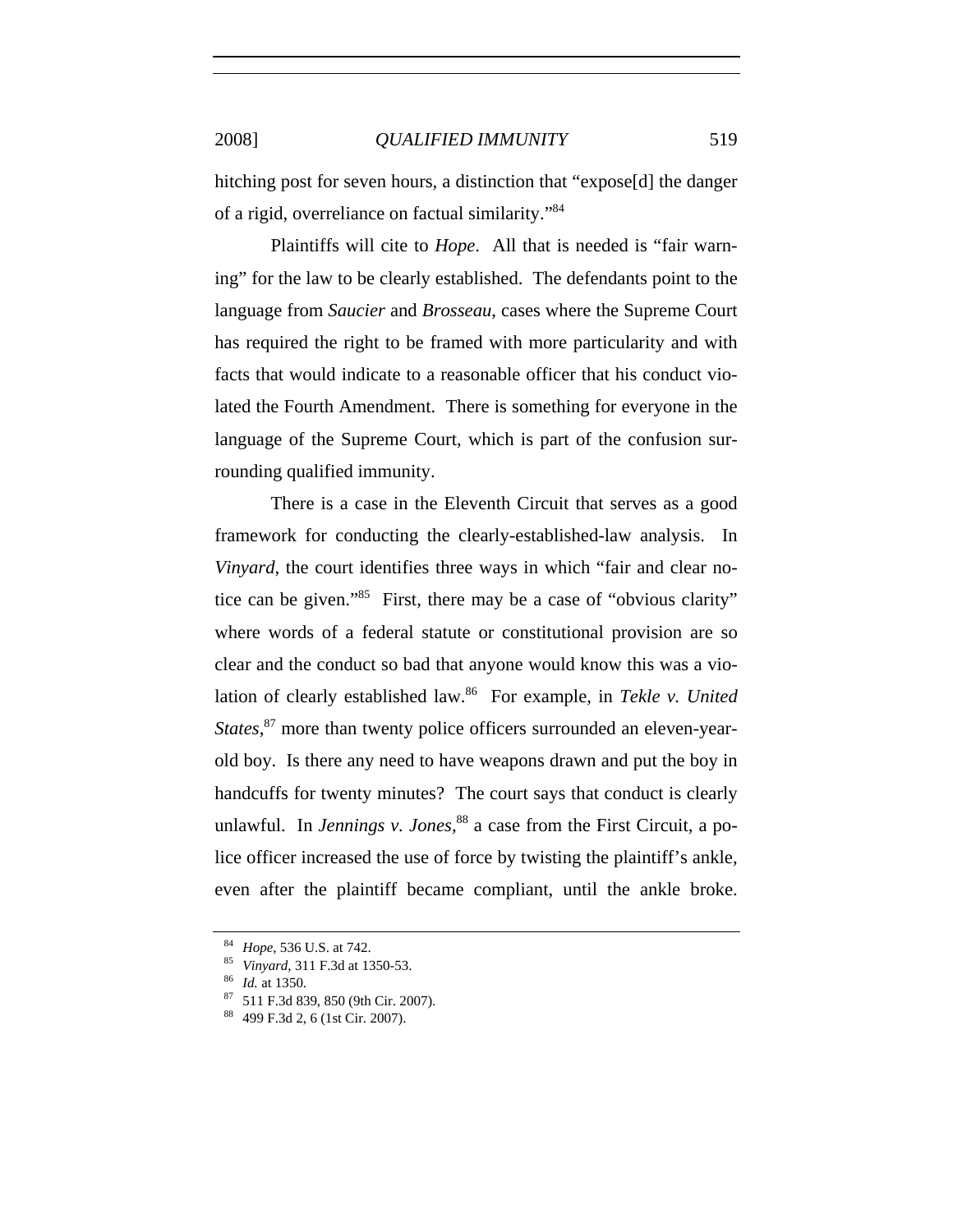These are cases where a court may conclude that a reasonable officer would understand the alleged conduct is unlawful even without a similar case on point.

In the second category, there may exist broad statements of the law or principles rendered in prior decisions on a set of facts different from those before the court, but those principles can be applied "with obvious clarity" to the case currently in front of the court.<sup>89</sup> One example is the Second Circuit case of *Jones v. Parmley*.<sup>90</sup> In *Jones*, the Second Circuit held that general principles announced by the Supreme Court with respect to police interference with demonstrations and the requirement that there be "clear and present danger" presented by the demonstrators before such interference was justified, applied with obvious clarity to the facts in the case before it. Given the overall orderly, peaceful nature of the protest, reasonable officers would have known that charging the crowd and arresting protesters indiscriminately violated clearly established law.<sup>91</sup>

*Holloman ex rel. Holloman v. Harland*<sup>92</sup> is also a good example of a court applying general principles of law announced in Supreme Court decisions to a case involving a different factual setting. In *Holloman*, the Eleventh Circuit held that the principles flowing from the Supreme Court decisions in *Tinker v. Des Moines Independ*ent Community School District<sup>93</sup> and Burnside v. Byars, <sup>94</sup> cases in-

<sup>89</sup> *Vinyard*, 311 F.3d at 1351.<br>
90 465 F.3d 46 (2d Cir. 2006).<br>
91 *Jones*, at 60-61.<br>
92 370 F.3d 1252 (11th Cir. 2004).<br>
93 393 U.S. 503 (1969).<br>
94 363 F.2d 744 (5th Cir. 1966).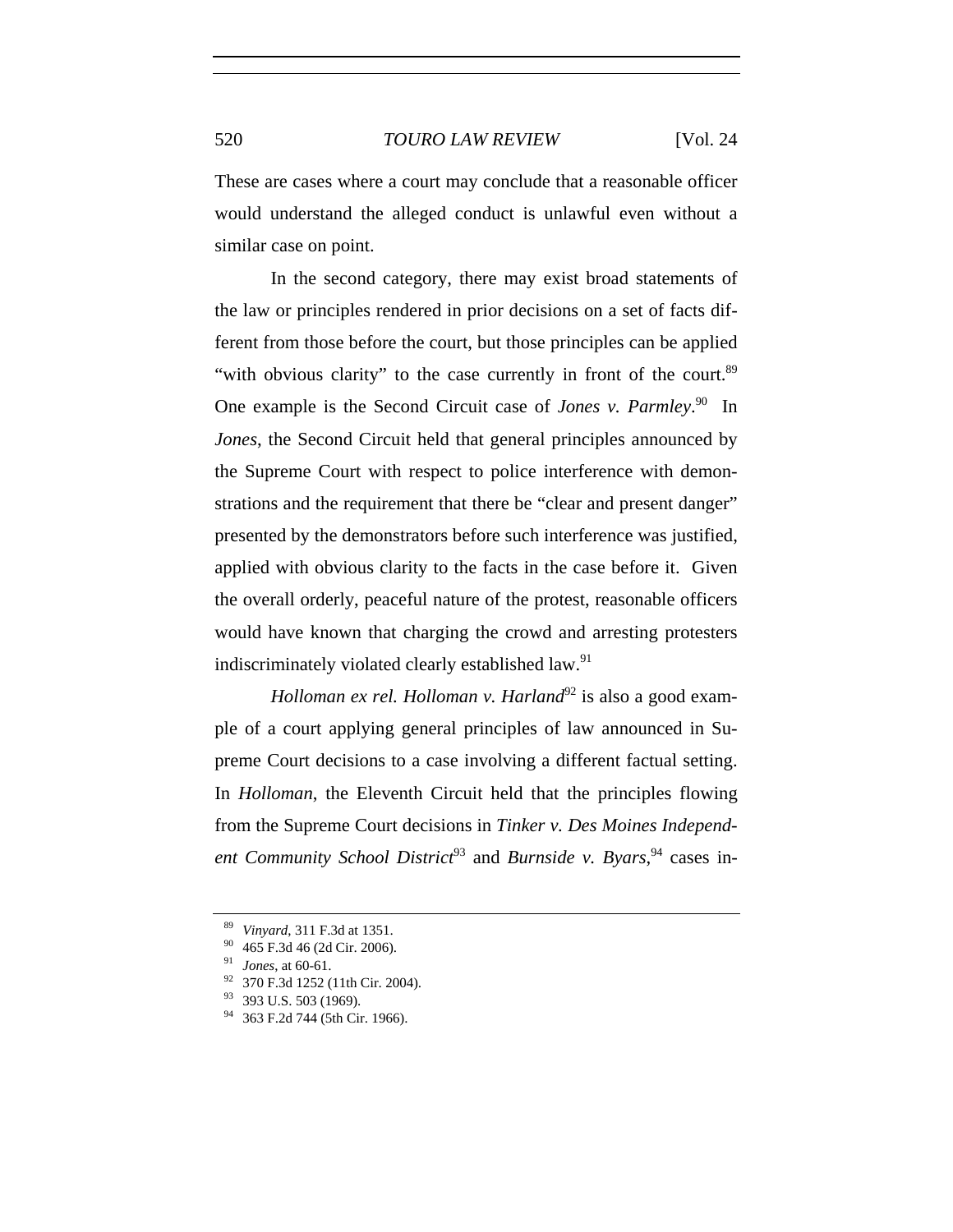volving a student's right to free expression, applied with obvious clarity to the situation where a teacher punished a student for raising his arm in a fist during recitation of the Pledge of Allegiance.<sup>95</sup>

Yet another example of a court holding that general principles declared in one setting could clearly establish the law in a different factual context is *Landis v. Cardoza*. 96 In *Landis*, the district court concluded that Sixth Circuit decisions in cases involving the unwarranted use of pepper spray applied with obvious clarity in a case of an unwarranted use of a Taser.<sup>97</sup> Because it was clearly established that police officers must refrain from using pepper spray on an unresisting person, the *Landis* court, considering pepper spray analogous to Tasers, denied the officers qualified immunity.<sup>98</sup>

Where the facts before the court do not present conduct that is clearly unlawful under the wording of the statutory or Constitutional provision invoked, and where general principles of law do not apply with obvious clarity to this different set of facts, the Eleventh Circuit in *Vinyard* suggests that "precedent that is tied to the facts" of the present case will be needed to give "fair and clear notice" of the unlawful nature of the conduct.<sup>99</sup> This may involve cases where the court determines that no officer could ascertain from the general principles that certain conduct violated those general principles. To

<sup>&</sup>lt;sup>95</sup> *Holloman*, 370 F.3d at 1278-79.<br><sup>96</sup> 515 F. Supp. 2d 809 (E.D. Mich. 2007).<br><sup>97</sup> *Landis*, at 814-15.<br><sup>98</sup> *Id. Landis* involved death that resulted from a man allegedly resisting arrest. In denying summary judgment to the police officers, the judge noted the decedent was allegedly beat with nightsticks, stunned with a Taser, hit with pepper spray and held with his head under water while handcuffed. *Id.* at 812-13.<br><sup>99</sup> *Vinyard*, 311 F.3d at 1350-51 (emphasis omitted).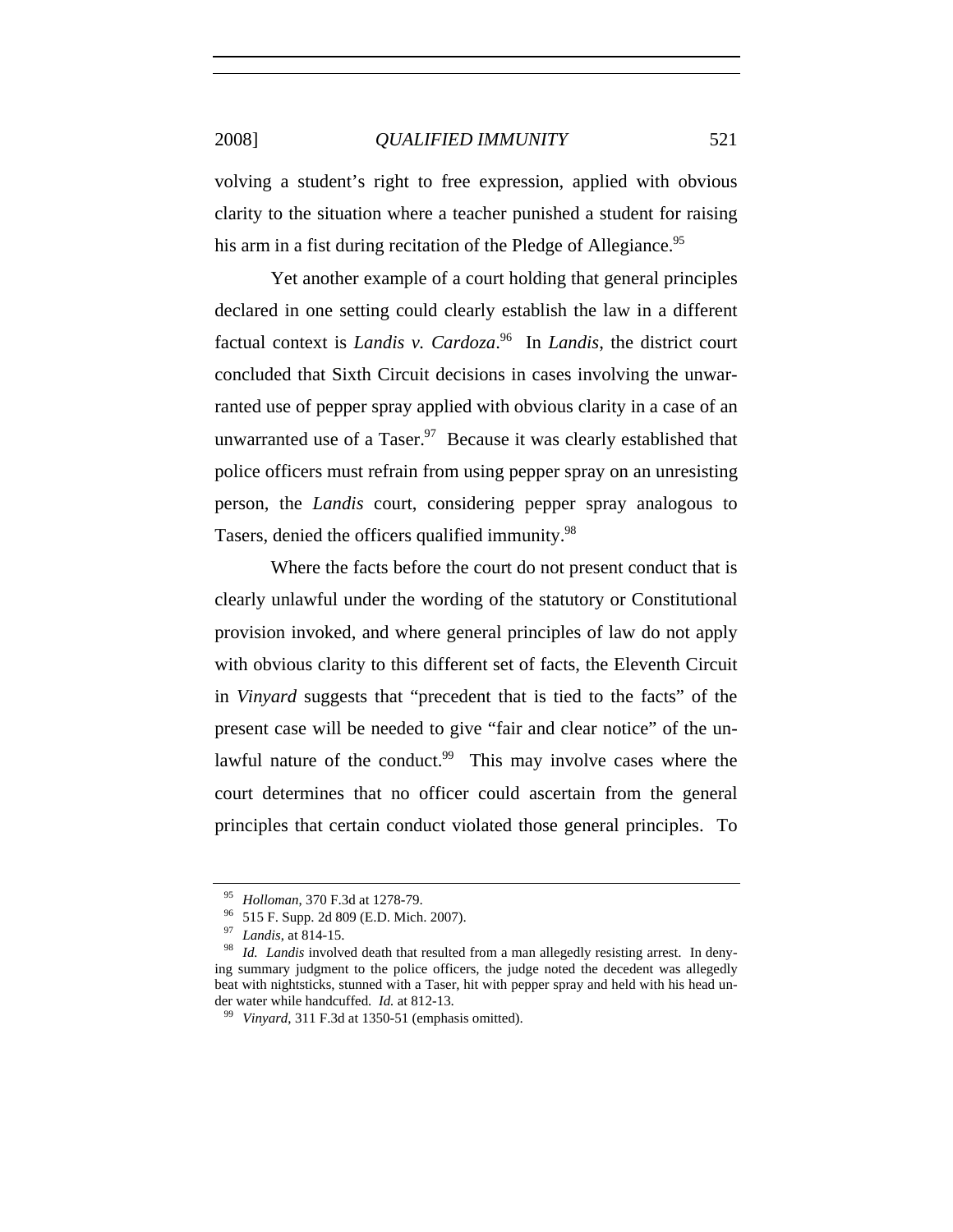properly put the officer or official on notice, a more fact-specific kind of precedent must be in place, precedent that cannot be distinguished in a fair way from the facts of the present case. For example, in Campbell v. Galloway,<sup>100</sup> the Fourth Circuit held that the broad legal principle "that public employees may not be fired on a basis that infringes on their First Amendment rights" was insufficient to give a reasonable chief of police notice that plaintiff's speech in the present case was on a matter of public concern and protected.<sup>101</sup>

### **VI. ROLE OF THE JUDGE AND JURY IN QUALIFIED IMMUNITY**

Often, qualified immunity cannot be resolved prior to trial or without trial, especially in excessive force cases, where commonly there will be genuine issues of material fact in dispute that need to be resolved by a jury. When there is a trial, the question is what becomes of the qualified immunity defense; who decides what and how? Does the jury decide the qualified immunity issue if it still exists? If so, how? If not, then how does the court decide the issue of qualified immunity as a matter of law after the jury has decided the facts?

In a recent decision, *Zellner v. Summerlin*, 102 the Second Circuit stated that qualified immunity is a question of law to be decided by the judge. If there are material issues of fact in dispute, they can

<sup>100</sup> 483 F.3d 258 (4th Cir. 2007). 101 *Id.* at 271. 102 494 F.3d 344 (2d Cir. 2007). Similarly, in *Hosty v. Carter*, the Seventh Circuit concluded that general principles of law with respect to the free speech rights of students would not put a reasonable dean on notice that demand for review before the university would pay a student publication's printing bills violated the First Amendment. *Hosty v. Carter*, 412 F.3d 731, 738-39 (7th Cir. 2005).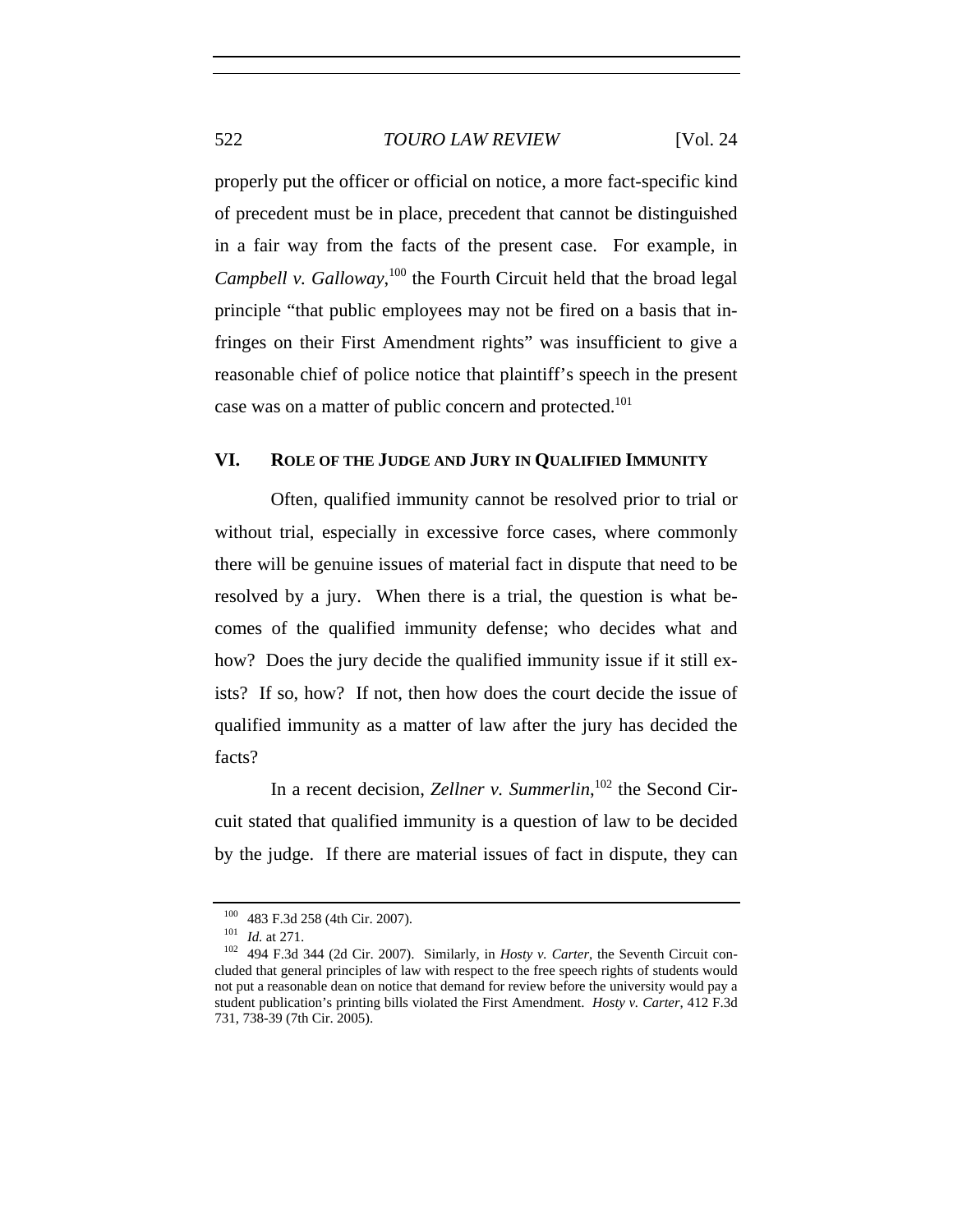be sent to the jury through special interrogatories. In fact, the Second Circuit has made it clear that if the defendant raises the qualified immunity defense and wants it to survive throughout the jury trial, hoping to make a post-trial motion on the qualified immunity issue once the jury has come back, then the defendant is responsible for requesting that the jury be asked the necessary questions for the court to decide the qualified immunity issue.<sup>103</sup>

In *Lee* v.  $McCue$ ,  $^{104}$  the court held that it is the defendant's burden to request special interrogatories that would elicit the necessary factual findings from the jury that would serve as the basis for the court's qualified immunity determination. If the defendant fails to do so, the court, in deciding the post-trial motion on qualified immunity, is going to take the facts in the light most favorable to the plaintiff. How the jury decided the facts, in other words, is based on how the jury could have construed them in the light most favorable to the plaintiff. The important point is that the court, in deciding the qualified immunity issue post-trial, will view the facts from the plaintiff's perspective unless the defendant puts specific questions to the jury and gets answers that would be unfavorable to the plaintiff's case.

There are also cases where the Second Circuit has said the district court should put the qualified immunity question about objective reasonableness to the jury. In the recent case *Higazy v. Templeton*, 105 decided after *Zellner*, the court of appeals implied qualified

<sup>103</sup> *Id.* at 368.<br><sup>104</sup> No. 04-civ-6077, 2007 WL 2230100, at \*1 (S.D.N.Y. July 25, 2007).<br><sup>105</sup> 505 F.3d 161 (2d Cir. 2007).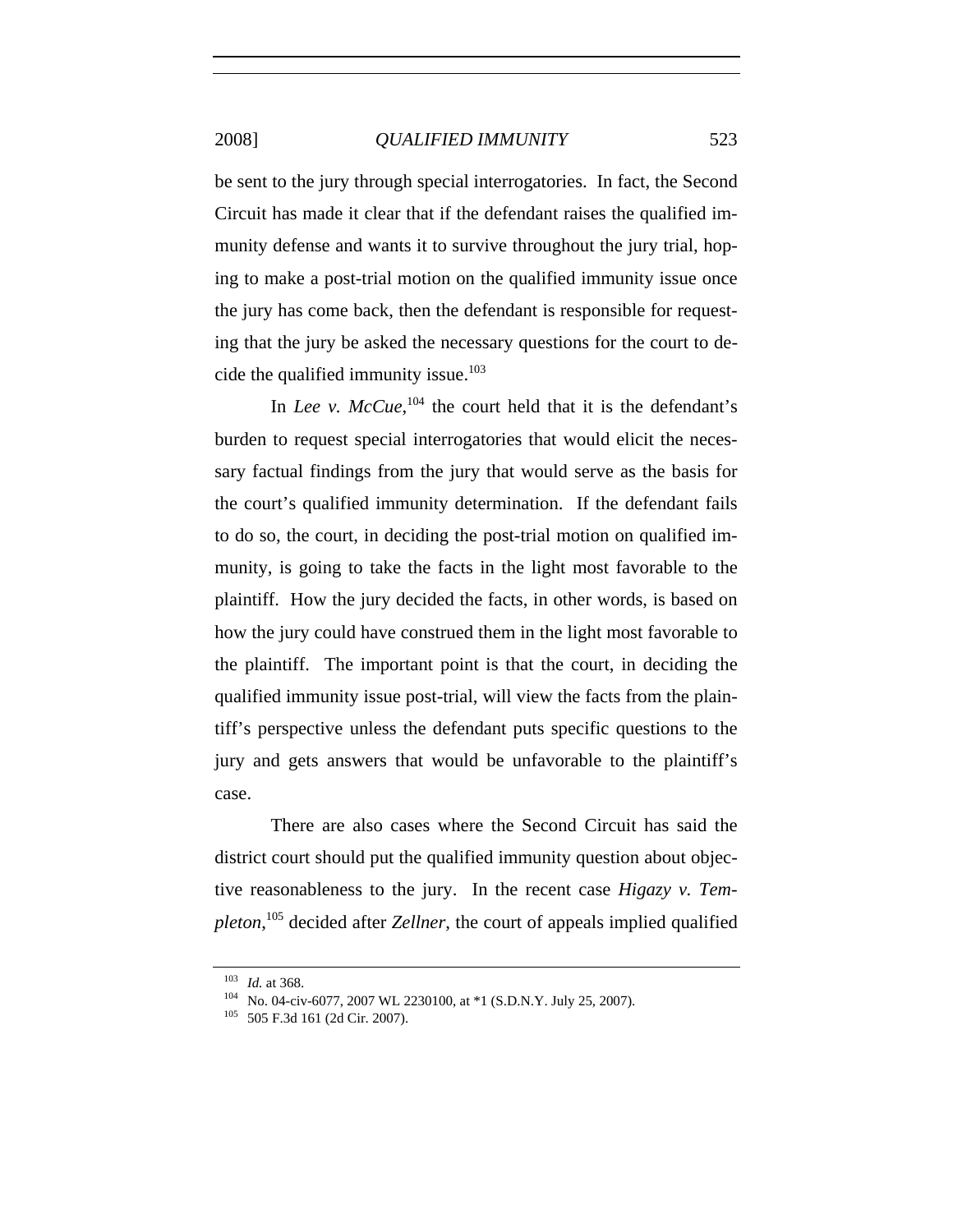immunity is an issue that can go to the jury. *Higazy*, a post-9/11 case, involved a young Middle Eastern man whose parents put him up in the Millennium Hilton Hotel, across from the Twin Towers, while he was going to school. After the hotel was evacuated on  $9/11$ , hotel security discovered a short wave radio transceiver—the type that can be used to communicate with commercial aircraft—evidently in the safe of the room where Higazy had been staying, along with Higazy's passport and a copy of the Koran. Upon returning to the hotel months later, Higazy was confronted by police. An FBI agent informed the boy that he was being arrested on a material witness warrant.<sup>106</sup> After Higazy had been detained for a long period of time as a material witness, it became apparent the transceiver belonged to a commercial pilot who had been staying at the hotel. As a result, Higazy brought a *Bivens* suit against the federal agent, and the court held that a reasonable jury could have concluded that a reasonable officer would have understood that he was violating the plaintiff's constitutional right against compelled self-incrimination when he coerced a confession that would have been used in a criminal case. The court viewed the question of objective reasonableness as a "mixed question of law and fact," which could be decided as a matter of law where the relevant facts were undisputed, but which should go to a jury when the facts were in dispute.<sup>107</sup>

The decision in *Husain v. Springer*<sup>108</sup> also implied that the jury could hear the qualified immunity issue. The Second Circuit

<sup>&</sup>lt;sup>106</sup> *Id.* at 165.<br><sup>107</sup> *Id.* at 170 (citing Oliveira v. Mayer, 23 F.3d 642 (2d Cir. 1994)).<br><sup>108</sup> 494 F.3d 108 (2d Cir. 2007).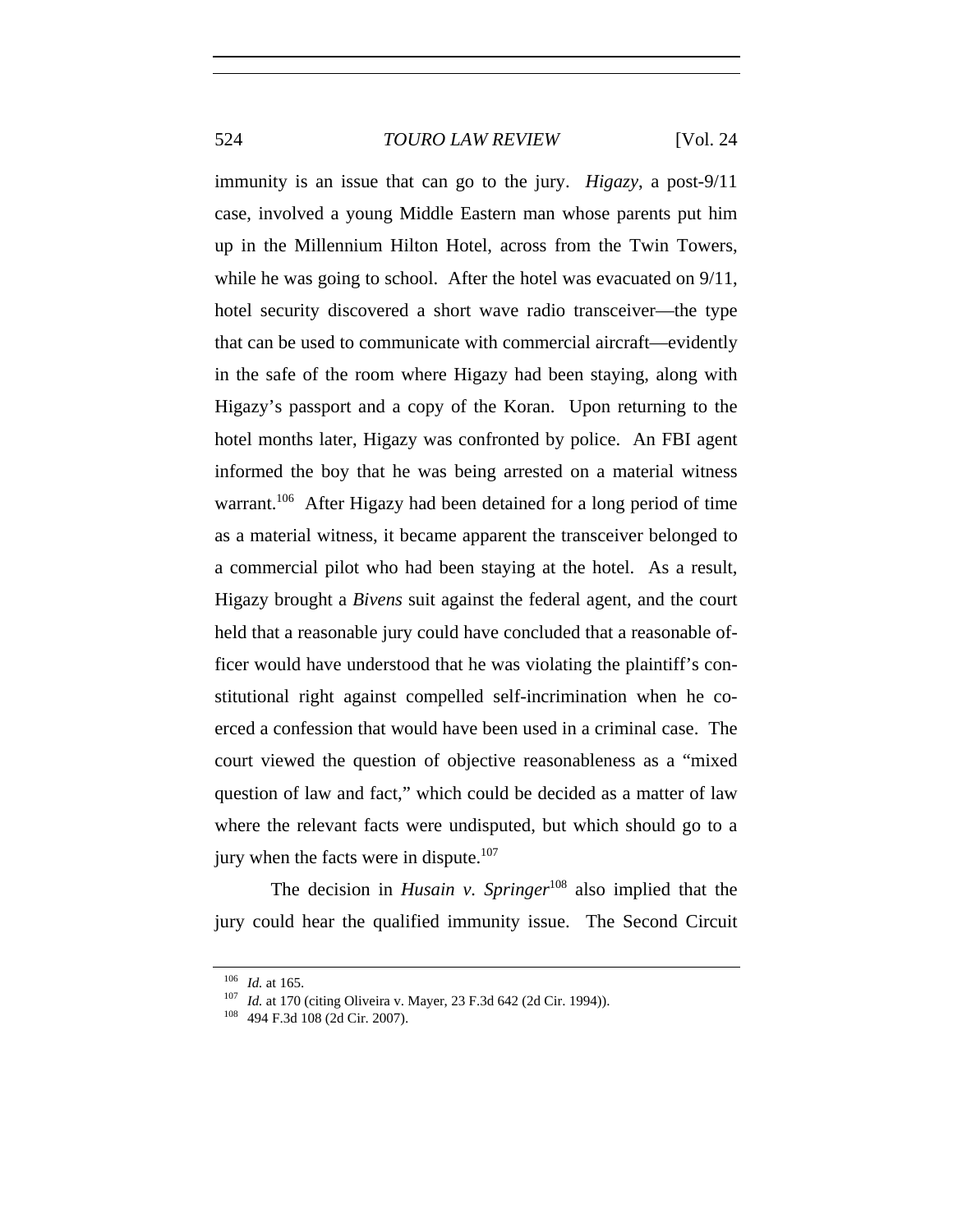held that the nullification of a school election based on content published in the college newspaper violated the student journalists' clearly established First Amendment rights, but that a jury could find that the college president should be afforded qualified immunity if it was reasonable for her to believe her actions were lawful.<sup>109</sup> To get a sense of the confusion created when the issue of qualified immunity is given to the jury, take a look at *Stephenson v. Doe*.<sup>110</sup> In *Stephenson*, the Second Circuit confronted inconsistent verdicts that resulted from the trial court having given both the substantive Fourth Amendment excessive force issue and the qualified immunity issue to the jury. In remanding for a new trial, the court of appeals advised the district court that "[t]he court should charge the jury on excessive force, but not on qualified immunity. If the jury returns a verdict of excessive force against [the defendant], the court should then decide the issue of qualified immunity."<sup>111</sup>

There are many jury-or-judge qualified immunity questions, and *Curley v. Klem*,<sup>112</sup> from the Third Circuit, has a very good summary of the positions of the circuits on this issue. According to the *Curley* court, "[t]he First, Fourth, Seventh, and Eleventh Circuits have all indicated that qualified immunity is a question of law reserved for the court," whereas "[t]he Fifth, Sixth, Ninth, and Tenth Circuits have permitted the question to go to juries."113 The "[p]recedent from the Second and Eighth Circuits can be viewed as being on

<sup>109</sup> *Husain*, 494 F.3d at 131-34. 110 332 F.3d 68 (2d Cir. 2003). 111 *Stephenson*, 332 F.3d at 80. 112 499 F.3d 199 (3d Cir. 2007). 113 *Curley*, 499 F.3d at 208.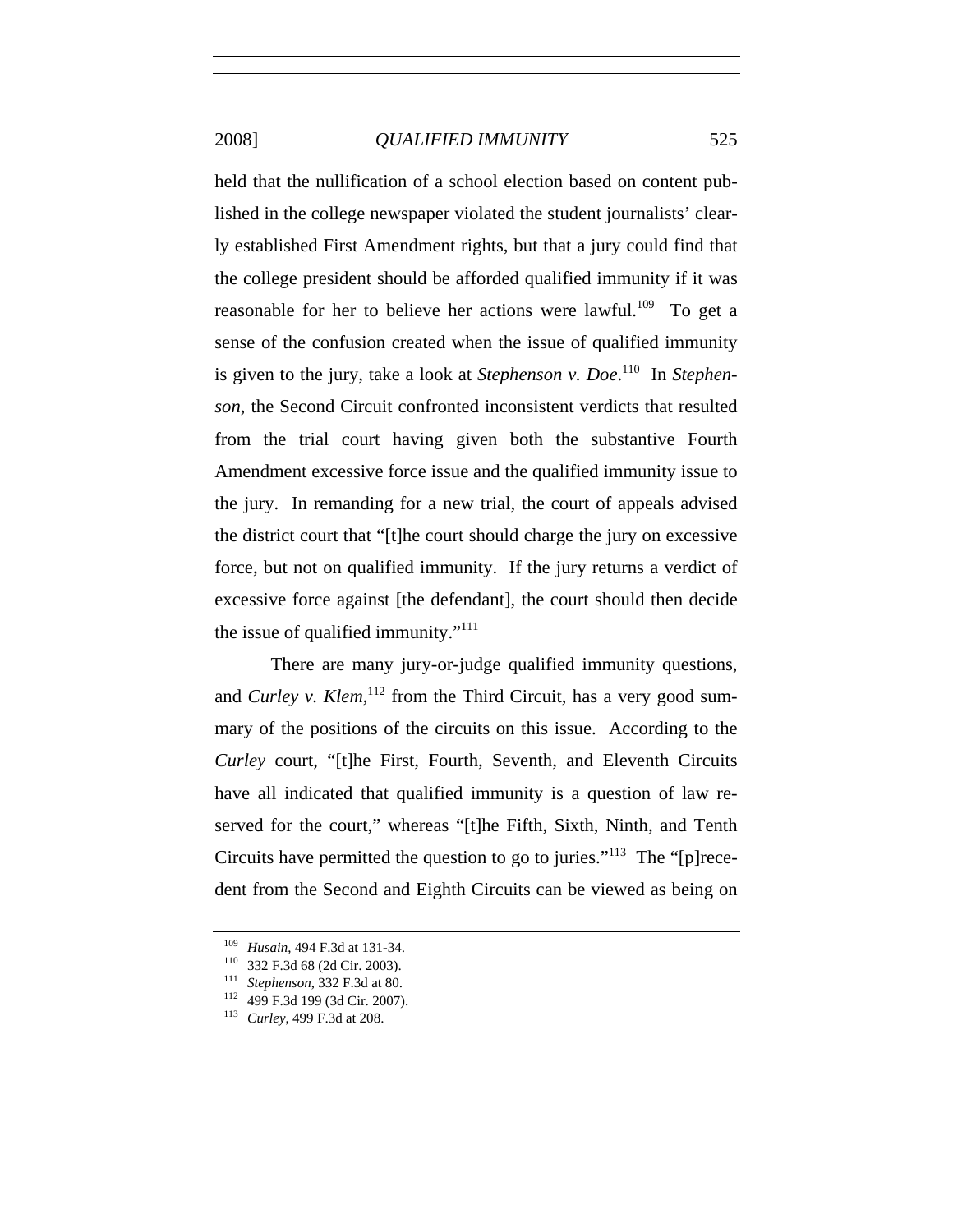both sides of the issue, with the evolution being toward reserving the question for the court."114

The merits issue in *Curley* turned on whether the officer made a reasonable mistake of fact. If the officer's mistake was reasonable, then that goes to the merits, and there was no Fourth Amendment violation. The qualified immunity question, on the other hand, turned on whether the officer was reasonable in thinking his conduct did not violate the plaintiff's clearly established rights.115 *Curley* was a mistaken identity case, where a New Jersey state trooper mistook a Port Authority officer for a suspect and shot him. The state trooper was involved in the high-speed pursuit of a man who shot another officer on the New Jersey Turnpike and fled to the George Washington Bridge. The man who was pursued by the trooper tried to blaze through the tollbooth at the bridge, but smashed into another car and then decided to kill himself. His body was evidently lying on the front seat of his wrecked car, and the airbags had deployed when he crashed.

After the crash, a Port Authority officer stationed at the bridge approached the car—and because he'd heard the radio traffic about the shooting on the Turnpike, he had his gun drawn. The state trooper, still in pursuit, then appeared, exited his car, and approached the wrecked car with the now-deceased suspect still inside. At this point, however, there becomes a controverted factual issue: Did he look in? Should he have? Was it reasonable for him not to look in? If he did, could he have seen the body and known the man was dead?

<sup>114</sup> *Id.* at 209. 115 *Id.* at 225.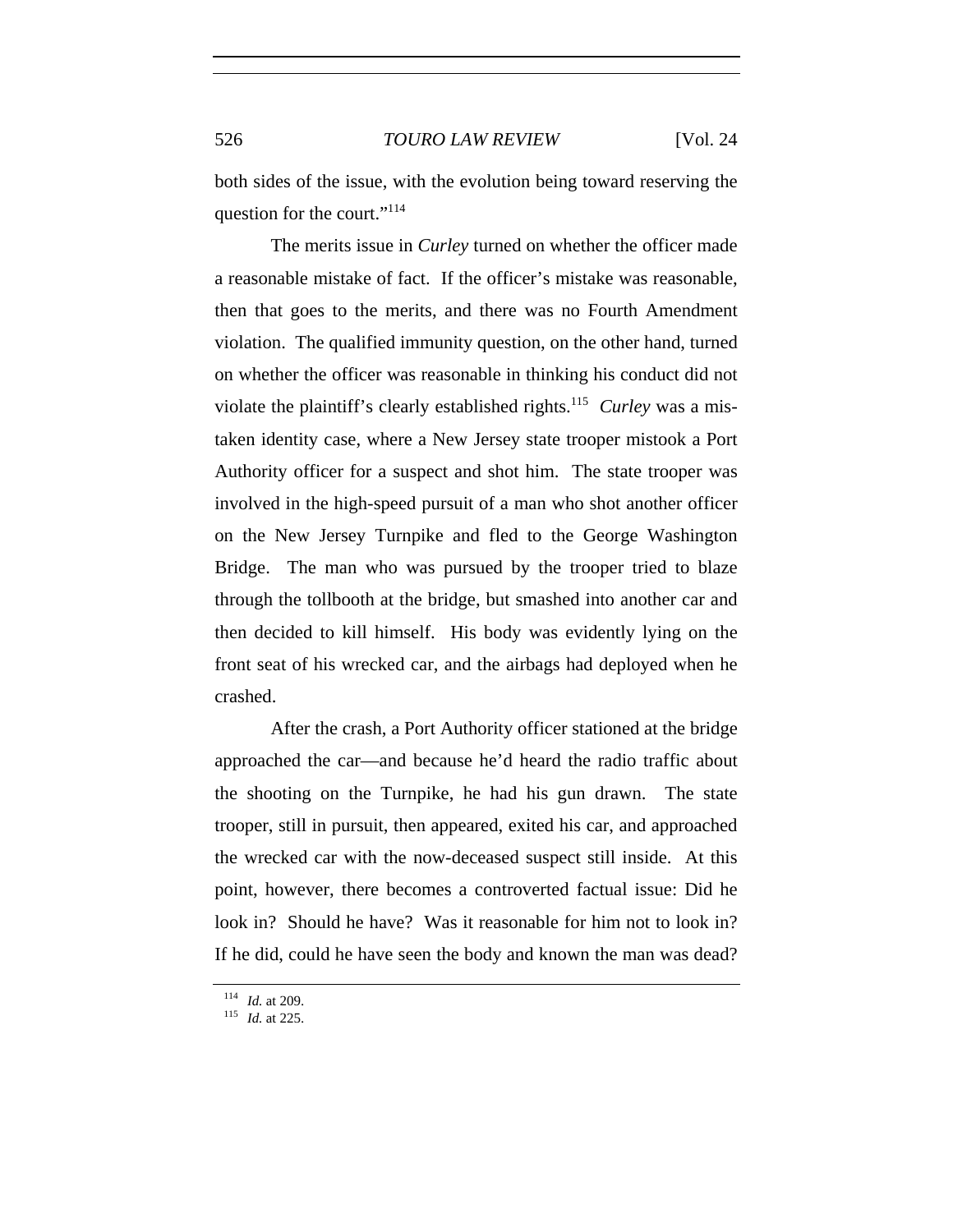As the trooper approached the car, the trooper saw the Port Authority officer, but did not recognize him—it was night, the Port Authority officer was not wearing his hat, and, like the suspect, was a black male—and fired at him. Again, there was a question of fact. Could the trooper have seen the emblem on the Port Authority officer's shirt?

After a convoluted procedural history, the case finally went to the jury with ten special interrogatories addressing the factual disputes surrounding Officer Klem's approach to the suspect's car and his subsequent confrontation with Curley. In addition, the jury was given a separate liability verdict sheet with four questions, three regarding the objective reasonableness of Klem's actions and one directed at causation. Upon reaching the Third Circuit, two out of the three judges on the panel decided that even though it looked as if the trial judge intended to give the qualified immunity issue to the jury, the jury's answers to the liability questions reflected no constitutional violation on the merits.<sup>116</sup> Judge Roth, in dissent, was of the opinion that the trial court did put the issue of qualified immunity to the jury and that constituted error. He interpreted the answers to the liability questions as having established that there was a constitutional violation.117 *Curley* exemplifies the confusion that ensues when juries are given questions of qualified immunity.

While there is case law going both ways on this, the ultimate issue of qualified immunity should not be given to the jury. It creates nothing but chaos. In *Curley*, the Third Circuit, like the Second Cir-

<sup>116</sup> *Id.* at 215. 117 *Id.* at 223 (Roth, J., dissenting).